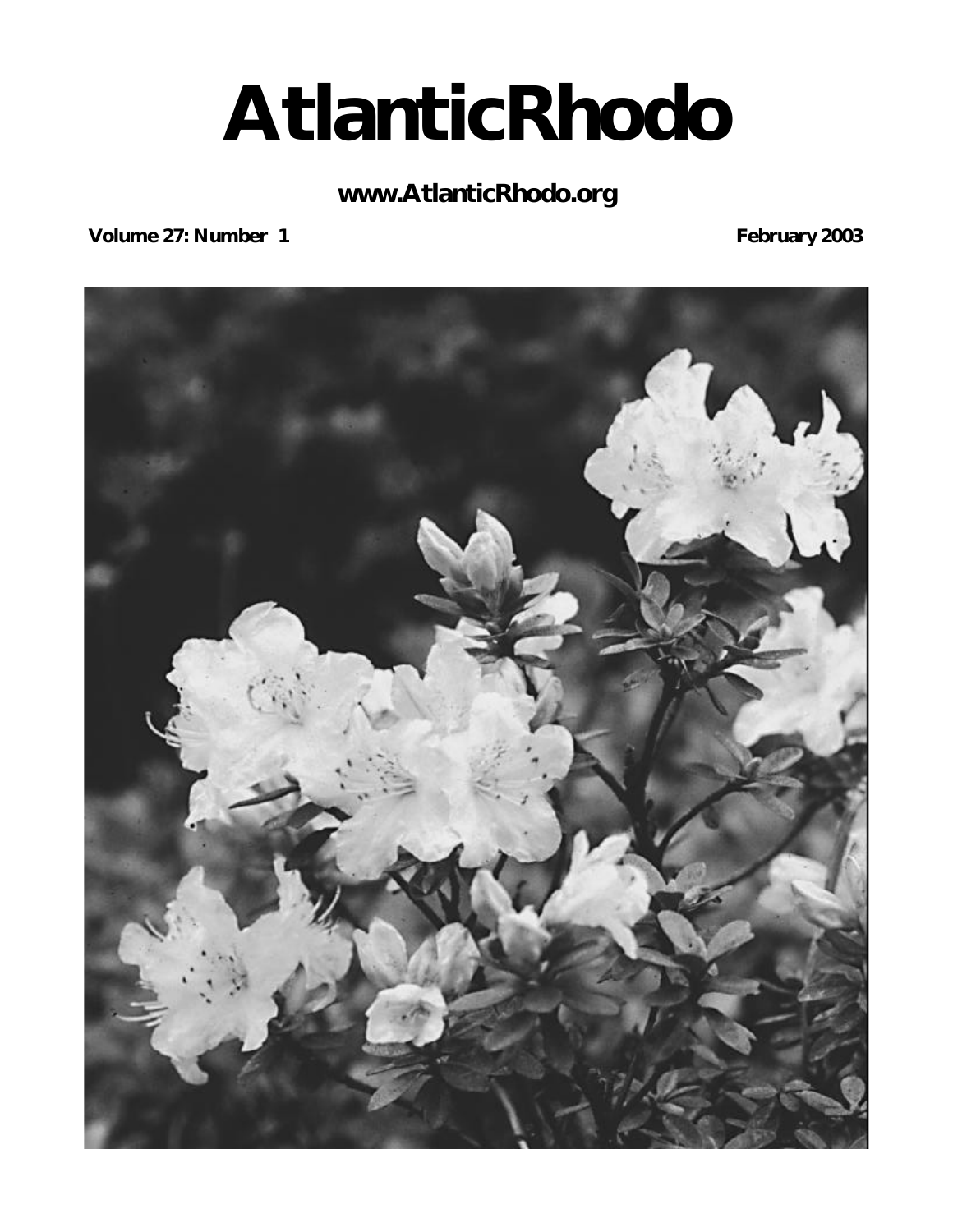# **Rhododendron Society of Canada - Atlantic Region Positions of Responsibility 2002 - 2003**

| <b>President</b>                    | Sheila Stevenson       | 479-3740 | <b>Director</b>                           | Sandy Brown             | 683-2615 |
|-------------------------------------|------------------------|----------|-------------------------------------------|-------------------------|----------|
| <b>Vice-President</b>               | Anitra Laycock         | 852-2502 | <b>Newsletter</b>                         | Mary Helleiner          | 429-0213 |
| R.S.C.                              | Ken Shannik            |          | Website                                   | <b>Tom Waters</b>       | 429-3912 |
| (National) Rep.                     |                        | 422-2413 | Library                                   | <b>Shirley McIntyre</b> | 835-3673 |
| <b>Secretary</b>                    | Penny Gael             | 826-2440 | <b>Seed Exchange</b>                      | Sharon Bryson           | 863-6307 |
| <b>Treasurer</b>                    | Dexter Kaulbach        | 453-0380 | <b>Tissue Culture</b>                     |                         |          |
| <b>Membership</b>                   | <b>Betty MacDonald</b> | 852-2779 | <b>Sale</b>                               | <b>Audrey Fralic</b>    | 683-2711 |
| <b>Past President</b>               | Ken Shannik            | 422-2413 | <b>May - Advance</b><br><b>Plant Sale</b> | Ken Shannik             | 422-2413 |
| Director -                          |                        |          |                                           |                         |          |
| <b>Program</b>                      | Jenny Sandison         | 624-9013 | May - Mini<br><b>Show</b>                 | Jenny Sandison          | 624-9013 |
| Director -<br><b>Communications</b> | <b>Christine Curry</b> | 656-2513 | <b>May-Public</b><br><b>Plant Sale</b>    | Duff & Donna Evers      | 835-2586 |

à à Ã

### **Membership**

ARS/RSC District 12 (National) Membership fees for 2003 were due on December 1 and 'Local' membership fees were due on January 1. If you have not renewed your membership please do so now. If you are not sure if you have renewed, please contact **Betty MacDonald** our **Membership Secretary, (902) 852-2779**. The current dues structures are as follows:

**1. R.S.C. - A.R.S**. Membership (which includes Atlantic membership) \$42.00 Canadian for individual membership. Please make your cheque payable to - "Rhododendron Society of Canada" and send to **National Treasurer, Mr. Robert** Dickhout, R.S.C. District 12 A.R.S., 5200 Timothy Crescent, Niagara Falls, Ontario L2E 5G3. Be sure to specify Atlantic Region.

**2**. **Atlantic Society only** (which includes all privileges, mailings and activities of R.S.C. Atlantic only) \$15.00 for individual or family membership. Please make your cheque payable to "R.S.C. Atlantic Region" and send to **Atlantic Membership Secretary, Betty MacDonald, 534 Prospect Bay Road, Prospect Bay, Nova Scotia, B3T1Z8.** 

When renewing your membership please include your telephone number. This will be used for RSCAR purposes only (coordination of potluck suppers and other events) and will be kept strictly confidential. Thanks!

| <i>AtlanticRhodo</i> is the Newsletter of the Rhododendron Society of Canada - Atlantic Region. We welcome your comments, suggestions,<br>articles, photos and other material for publication. Send all material to the editor. |         |                                                                                                       |
|---------------------------------------------------------------------------------------------------------------------------------------------------------------------------------------------------------------------------------|---------|-------------------------------------------------------------------------------------------------------|
| Published three times a year. February, May and October,                                                                                                                                                                        | Editor: | Mary Helleiner<br>834 Malborough Ave.<br>Halifax, NS, B3H3G6<br>(902) 429-0213<br>chellein@is.dal.ca. |
| Cover Photo:<br>Rhododendron 'Chikor' One of the Glendoick Lepidote Hybrids. [Photo John Weagle]                                                                                                                                |         |                                                                                                       |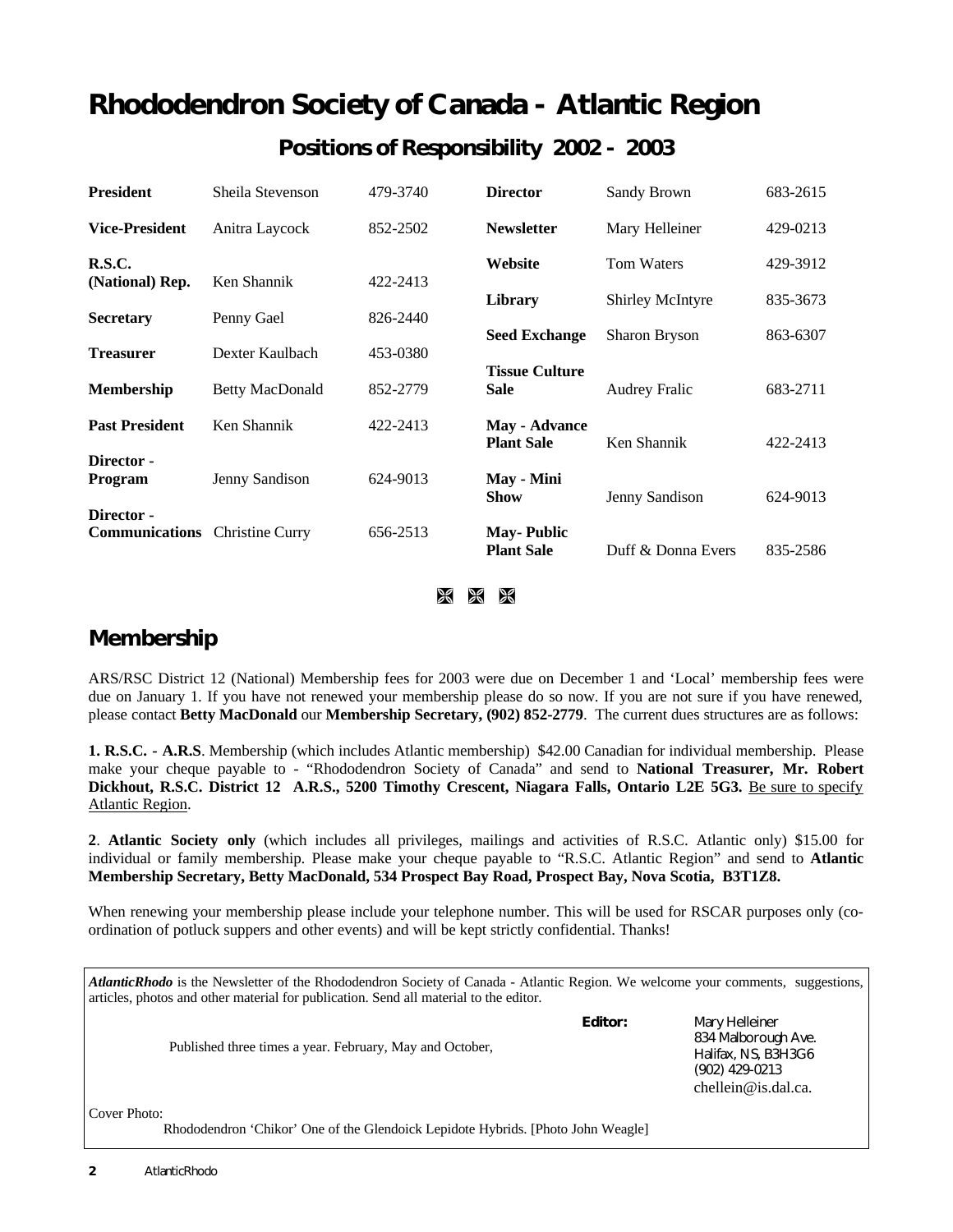

# **Calendar of Events**

All R.S.C.A.R. meetings are held on the first Tuesday of the month, from September to May, at 7:30 p.m. in the Nova Scotia Museum Auditorium, 1747 Summer St., Halifax, unless otherwise noted. Paid Parking is available in the Museum lot. Friends, guests and anyone interested in rhododendrons, azaleas or companion plants are always welcome at R.S.C.A.R. meetings or events.

- **7 January Meeting:** Mary Helleiner: Alpines of the Dolomites and Southern Austria
- **4 February Meeting:** John Weagle: Evergreen Azaleas. Another look at this wonderful group of rhododendrons. For new members, an introduction to this easy and most rewarding side to rhodo gardening. For long-term members, another chance to revisit them. **Workshop**: Ken Shannik will present a preview of the May Sale plants, illustrated with slides.
- **4 March Meeting:** Roslyn Duffus: Growing Plants from Seed. Another member will share her secrets for success in growing from seeds. This is by far the cheapest way to fill your garden with plants, and you will always have a particularly fond spot for those you grew yourself.
- **1 April Meeting:** To be announced
- **12 April Workshop:** This is now in the planning stage. Details to be announced.  **(Saturday)**
- **6 May Meeting:** Speaker to be announced. Members' Plant Sale. See more details in Special Notices, this Newsletter.

**Please Note**: Some members, who have environmental sensitivities, are asking their fellow members please to use no perfumes, scented soaps, etc., on the days or evenings of RSCAR events, in order to minimize the risk of allergic reactions.

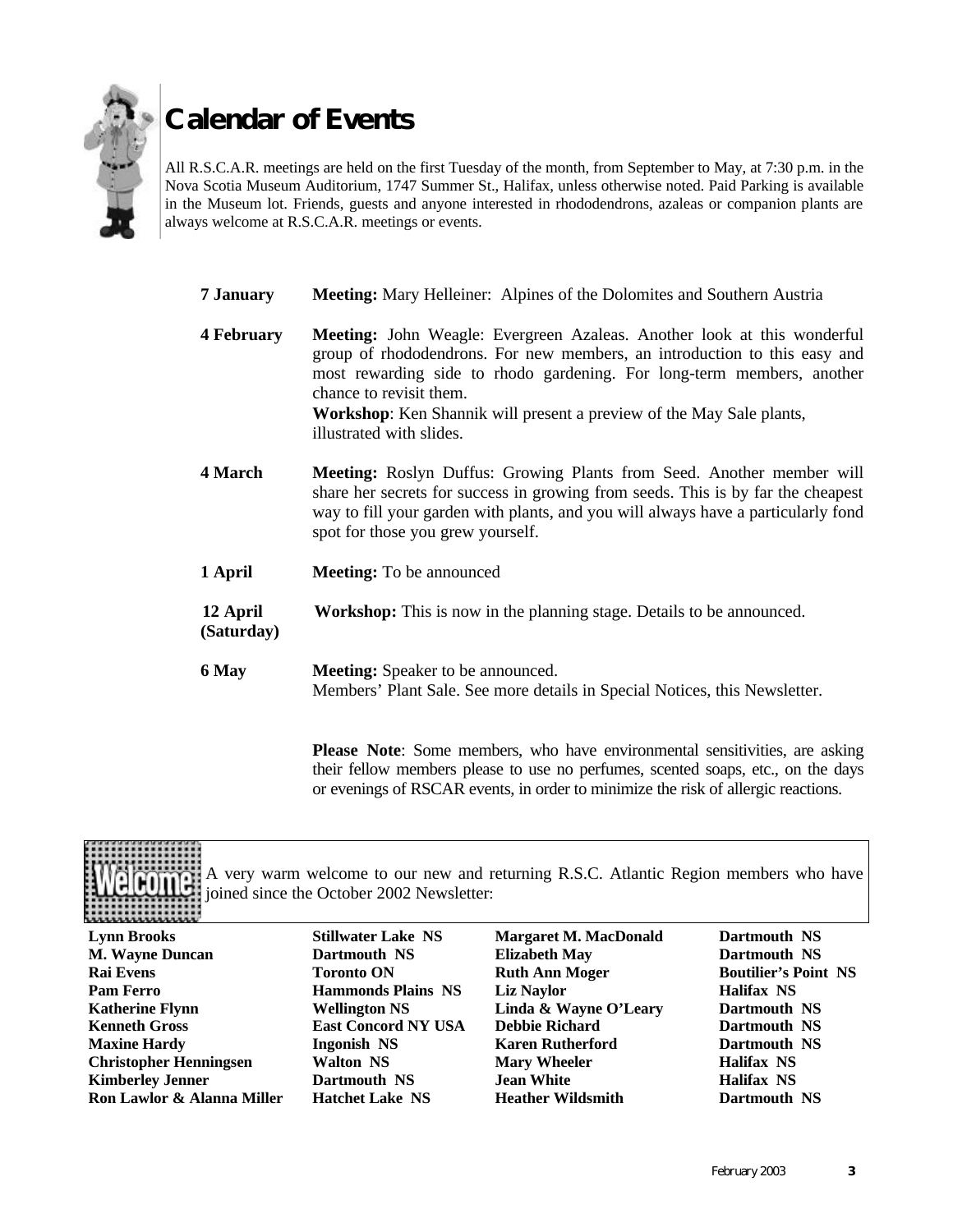### **Membership Dues**

2003 membership fees for both categories are now past due. **If you have not renewed your membership please do so now. This is your final notice.**

### **RSCAR 2003 Tissue Culture Advance Sale**

The plants will be available for pickup at the Nova Scotia Museum of Natural History 1747 Summer Street Halifax. Pickup time will be between 2:00 pm and 4:00 pm on Saturday, 5 April 2003. Your order will be available when you arrive. You will be able to purchase any leftover plants at that time. Volunteers will be needed to help sort plants that day, 12 noon – 2pm. Contact Audrey Fralic at (902) 683-2711, or at the March meeting.

### **Members' Plant Sale**

### **During Regular Monthly Meeting Tuesday, 6 May 2003**

Members are encouraged to bring plant material to sell at the regular monthly meeting in May. Plants should be rare, unusual or hard to find varieties of perennials, annuals, shrubs, etc., that are not readily available commercially. Rhododendrons, either species or hybrids (seed grown or rooted cuttings) are especially encouraged. Members are required to price and sell their plants themselves. This is a great way to find homes for those surplus plants while recouping some of your expenses for pots and soil. Please participate, especially as a vendor!

Vendors are encouraged, but not required, to provide information about their plants. You may have great plants, but if the members don't know them and they don't look particularly spectacular at sale time, they are apt not to sell.

Anyone who has interesting material that they plan to sell should let Stephen Archibald know in advance (479-3740), so that enough space and tables are provided.

### **Articles Wanted!**

We need articles from our members for future issues of **AtlanticRhodo.**

Our future plans include a series on our members' gardens, large and small, mature or in the process of development.

We also hope to have an article on a rhododendron species in each issue, and one on a rhodo hybrid. These can be as long or short as you like; please write and tell us about your favourite rhodo.

Articles on other topics are equally welcome, as are ideas for future articles.

For information call the editor, Mary Helleiner, at 429-0213 or e-mail chellein@is.dal.ca.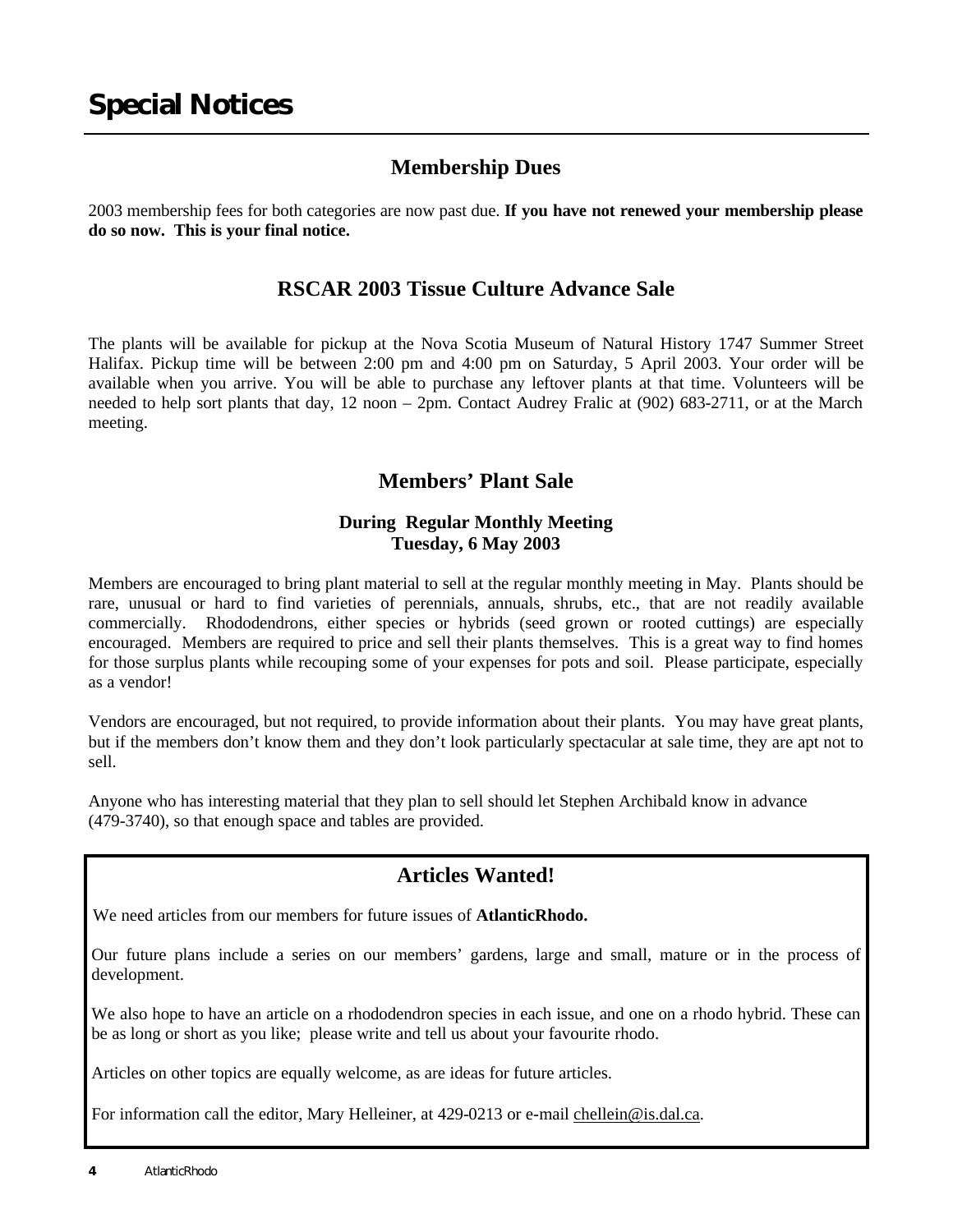# **May 2003 Advance Plant Sale For Members**

Members may pre-order plants from the nursery grown stock to be brought in for the May Plant Sale. This year's offering features a tremendous selection of rhododendrons and azaleas as well as many rare and unusual shrubs, trees and perennials.

Quantities of some items are small and others we may not receive at all. You may list substitutes for specific plants on the order form. (i.e. You are ordering plant #1, and if it is not available, you would like to receive plant #3 - enter the number '3' in the 'sub' column beside plant #1.)

You may order more than one plant per variety. However, plants will be allocated in the order in which they are received on the basis of one plant per variety per membership. Following this allocation, an adequate reserve will be held back for the public sale in May. Any surplus will be divided up amongst multiple orders. Some items listed have been offered to members in the past few years and will only be available at the public sale in May. These are indicated as 'Public May Sale Only' and cannot be preordered. Please complete the enclosed order form and return it no later than March 15, 2003.

Plants are to be picked up at 5 Sime Ct., Halifax, NS on Saturday, April 26, 2002 between 10:00 am and 2:00 p.m. Sime Ct. is in the Kingswood subdivision off Hammonds Plains Rd. Take Kingswood Dr. (between Kearney Lake Rd. and Farmer Clem's) to Brenda Ct. (the first street on the right) and follow it to the first left which is Sime Ct. Plants are to be paid for when they are picked up. Do not send payment with your order form. Plants will not be shipped. Any plants not picked up will be offered for sale at the public May Plant Sale.

Return your order form to: Ken Shannik, 1421 Edward Street, Halifax, Nova Scotia B3H 3H5

#### **Lepidote Rhododendrons**

**R. 'Abeille'** (*keleticum* x *dauricum*) Open-pollinated. A very floriferous & early blooming Brueckner hybrid with bright reddish-purple flowers. Small narrow foliage. Dwarf, dense, mounded habit growing to 20"(.5m) high x 27"(.7m) wide in 7 years. Hardy to at least - 22ºF(-30ºC). **(2 gal. - \$20.00)**

**R. 'Bluenose'** ('Russautinii' x *dauricum* Sempervirens Group) Large, 2" funnel-shaped, clear blue flowers in lax trusses of 3-5. Upright, open habit to 7.5'(2.3m) high and wide in 15 years. Olive green foliage. A Brueckner hybrid bred in New Brunswick. Bud hardy to -17°F(-27°C). Plant hardy to -25ºF(-31ºC).**(2 gal.- \$25.00 Public May Sale Only)**

**R. "Jack's Blue"** [(Delp's tetraploid *carolinianum* x *fastigiatum*) x 'Blue Ridge'] A new hybrid from Jack Looye in Ontario. Blue flowers and good foliage. Vigorous. Compact, rounded habit to 4'(1.2m) high. Zone 6.  **(2 gal. - \$20.00)**

**R. 'Karin Seleger'** (*impeditum* x *dauricum)* A very free flowering Brueckner hybrid with purple-violet flowers in ball shaped trusses. Early blooming. Tiny dense foliage on a mounded dense plant. To 30"(.75m)high x 42"(1.1m) wide in 18 years. Bred in New Brunswick. Hardy to -25°F (-32°C). **(1 gal. - \$15.00 Public May Sale Only)**

**R. 'Kickoff'** ('Achiever' x *mucronulatum*) - Pink flowers with a hint of mauve and a paler center grace this Delp hybrid. Zone 6 or hardier.  **(2 gal. - \$20.00)**

**R. 'Legacy'** ('April Glory' x 'Princess Susan') Double dark purple flowers grace this Mezitt hybrid. Early blooming. Plant is similar to 'PJM'. Vigorous & dense. To  $3'(.9m)$  high x  $2'(.6m)$  wide in 7 years. Hardy to  $-20^{\circ}$ F( $-29^{\circ}$ C). **(2 gal. - \$20.00)**

**R. 'Lemon Twist'** (*keiskei* v. *ozawae* x *lutescens* 'Bagshot Sands') Large wavy-edged, greenish-yellow flowers. Low spreading habit to 2.5'(.75m) high x 4'(1.2m) wide in 11 years. Plant hardy to at least -16ºF(26ºC). Buds hardy only to -5ºF(-21ºC). A Dick Brooks hybrid. A few only. **(2 gal. - \$20.00)**

**R. "Montafon"** (probably *ferrugineum* x *kotschyi* but may be a selection of the former) Flowers are crimson-purple fading to purplepink. Late-blooming. Slow growing with a dense, compact habit. Resents drought. Named by Brueckner. Z5. A few only. **(2 gal. - \$25.00)**

**R. 'Patty Bee'** (*keiskei '*Yaku Fairy' x *fletcherianum*) A beautiful & very floriferous clear yellow Berg hybrid. Early. Dense dark green foliage turns maroon-red in winter. Very dwarf - 1.5'(.45m) high x 2'(.6m) wide in 10 yrs. An ARS Superior Plant award winner. Zone 6.

#### **(1 gal. - \$15.00 - Public May Sale Only)**

**R. 'Pink Pom Pom'** (*carolinianum* x *racemosum*) Pale pink flowers in tight round trusses. Red stems & good winter foliage. Early-blooming. Leslie Hancock hybrid from Ontario. Hardy to -15°F(-26°C).

**(2 gal. - \$20.00)**

**R. 'Weston's Pink Diamond'** ('P.J.M.' x *mucronulatum* 'Cornell Pink') Frilled, semi-double, pink flowers have a silver-toned centre giving a sparkling effect. A very early blooming and floriferous Mezitt hybrid. Red, orange & yellow fall colour. Bronzey winter colour. Vigorous, wide upright habit. To  $6'(1.8m)$  high x  $4'(1.2m)$  wide. Hardy to  $-18°F$  ( $-28°C$ ).

#### **(1 gal. - \$15.00 - Public May Sale Only)**

**R. 'Widgeon'** (*carolinianum* x *calostrotum* 'Gigha') A Cox hybrid with large saucer-shaped purple-pink flowers with darker spotting. Very floriferous. Dense, dome-shaped spreading habit to 2'(.6m) high. Very nice. Zone 5b. **(2 gal. - \$20.00)**

**R. 'Wren'** (*ludlowii* x keiskei 'Yaku Fairy') Clear yellow flowers stand up like pansies above a creeping mat of shiny, dark green foliage. Floriferous. Foliage turns bronzy-red in winter. At its best planted on a bank or in a raised bed. A beautiful Cox hybrid ideal for the rock garden or small spaces. Zone 6. **(1 gal. - \$15.00 - Public May Sale Only)**

#### **Elepidote Rhododendrons**

**R. 'Beaufort'** ('Boule de Neige' x *fortunei*) Fragrant white flowers emerge with a touch of mauve. Large leaves. Compact habit. To 5' high in 10 years. Needs plenty of sun to bud well. A Gable hybrid. Zone 6. A few only. **(2 gal. - \$20.00)**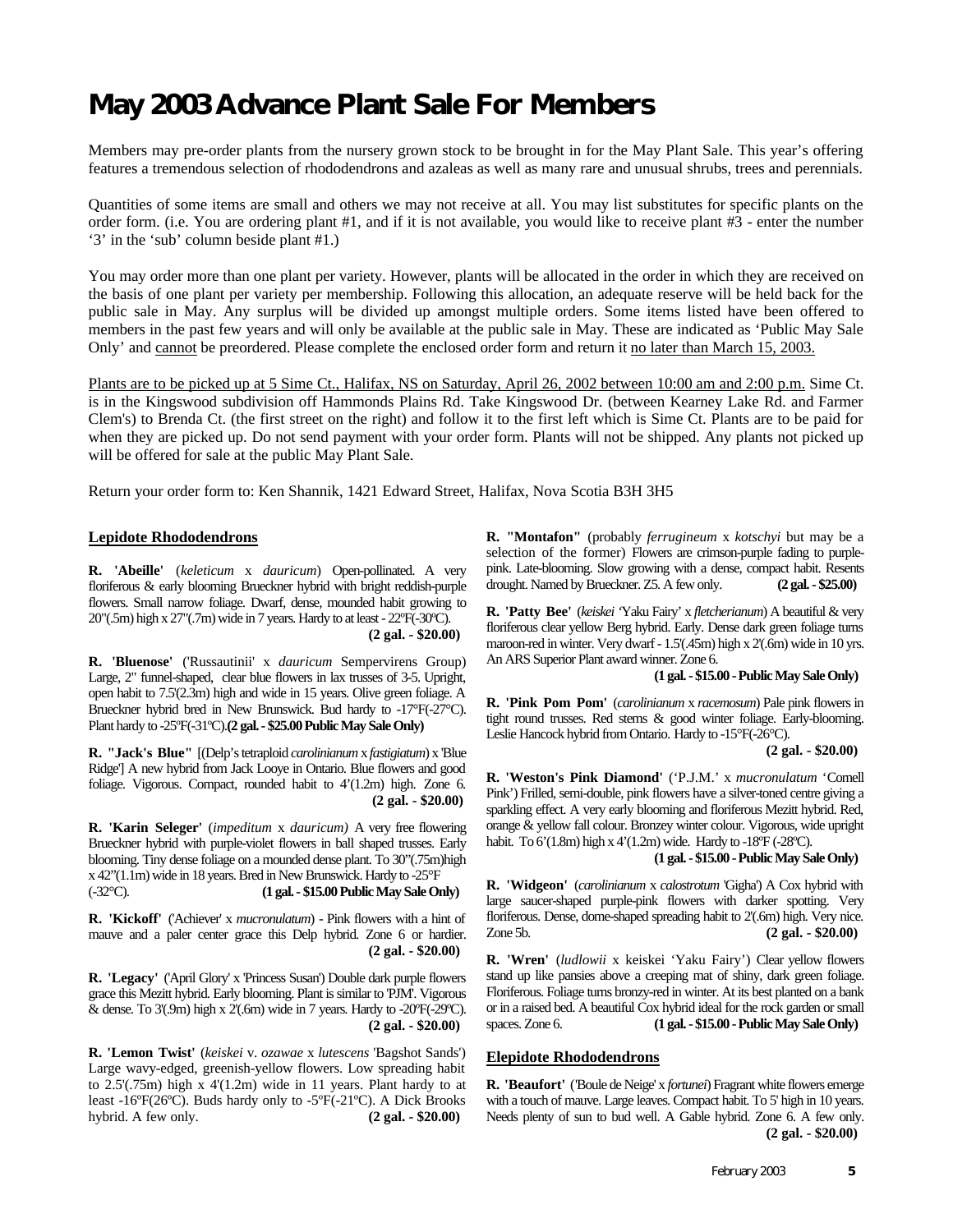**R. 'Connecticut Yankee'** (*catawbiense* hybrid) Clear bluish-purple flowers in dome-shaped trusses of up to 20. Free-flowering and late blooming. Foliage is dark green. Vigorous, dense wide spreading habit. To 8'(2.4m) high x 14'(4.3m) wide in 25 years. Mehlquist hybrid. Hardy to -25ºF(-32ºC). **(1 gal. - \$20.00)**

**R. 'Golfer'** (*yakushimanum* x *pseudochrysanthum*) Perhaps the finest foliage of any hybrid. Long-lasting silvery tomentum and pale beige indumentum. Flowers are clear pink fading to white in dome-shaped trusses. Broad, well-branched dense habit. To 2.5'(.75m) high x 3.5'(1m) wide in 15 years. A Berg hybrid. Zone 6 or colder?

#### **(1 gal. - \$15.00 Public May Sale Only)**

**R. 'Henry's Red' -** A very hardy Mezitt hybrid with dark blood-red flowers held in tight trusses against dark green foliage. Free-flowering. Broad, irregular open habit to 5'(1.5m) high and wide in 10 years. Zone 5. **(2 gal. - \$25.00 Public May Sale Only)**

**R. 'John T. Meagher'** (*brachycarpum* Tigerstedtii Group x 'Mrs. T.H. Lowinsky') We are very pleased to be able to offer this new hybrid. Large trusses of white flowers with a dark brown blotch sit on top of lush shiny dark green foliage. Dense habit to 5'(1.5m) high x 8'(2.4m) wide in 10 years. Grown by the late John Meagher from a cross donated to the RSCAR seed exchange by Dave Hinton. Bud hardy to -10°F(-23°C) possibly colder if brief. **(2 gal. - \$25.00)**

**R. ("Lath House Red" x** *yakushimanum***)** Another we are very pleased to offer is a Capt. R.M. Steele hybrid from Boulderwood. Small tight dome-shaped trusses of medium pink flowers sit perfectly proportioned atop whorls of rich dark green foliage. Stunning. Open, upright-spreading habit. Zone 6b. **(2 gal. - \$25.00)**

**R. 'Morgenrot'** (*yakushimanum* 'Kochiro Wada' x 'Spitfire') Rosy-red flowers fading to pink with a paler pink center in ball-shaped trusses. Very floriferous. Glossy dark green foliage. Vigorous. Dense, compact, rounded habit to 4'(1.2m) high in 10 years. Hardy to -8°F(-22°C). A Hachmann hybrid. **(1 gal. - \$15.00)**

**R. 'Nicoletta'** ['Fantastica' x ('Hachmann's Ornament' x 'Furnivall's Daughter')] Light rose-pink flowers with a large red blotch. Fades to paler pink with a fine darker pink edge. Very floriferous. Dark green foliage. Dense, compact, rounded habit to 2'(.6m) x 3'(.9m) in 10 years. Another Hachmann hybrid. Rated as hardy to -10ºF(-23ºC). **(2 gal. - \$20.00)**

**R. 'Parker's Pink'** - Full trusses of stunning large pink flowers with a paler centre and red spotting. Fragrant & floriferous. Large deep green leaves. To 5'(1.5m) high & wide in 10 years. A Dexter hybrid. Hardy to - 15°F (-26°C). (**2 gal. - \$25.00 - Public May Sale Only)**

**R. 'Peaches'** (*fortunei* hybrid?) Large flowers with very good substance are as close to peach as you will find! Slightly fragrant. Broad habit to 5'(1.5m) high x 8'(3.6m) wide in 12 years. A Gable hybrid. Always admired at Boulderwood. Zone 6. **(2 gal. - \$20.00)**

**R. 'Pink Scallop'** (Bosley-Dexter #1005 x 'Catalgla') Pink flowers with a lighter center and strong blotch. Fragrant. Late-blooming. Mediumtall in size. A Pride hybrid grown by Brian Schram. Zone 5. **(2 gal. \$20.00)**

**R. 'Pink Tipp'** ['Pink Icing' x (*catawbiense* 'Rubrum' x 'Caroline')] Beautiful flowers emerge pink and fade white with delicate pink tips. Compact habit to 4'(1.2m) high in 10 years. A Pride hybrid. Zone 6, probably colder. **(2 gal. - \$20.00)**

**R. 'Purple Passion'** - A very hardy new hybrid with dark violet-purple flowers with a white throat. To  $6(1.8m)$  high x  $4(1.2m)$  wide in 10 years with a dense rounded habit. Hardy to -29ºF(-34ºC) **(2 gal. -\$20.00)**

**R. "Regatta Point Grex"** - To ensure their survival, these plants were propagated from a series of plants grown by the late John Meagher and planted in the bed at Regatta Point. While the records have been lost, it is readily apparent that the 5 plants (Clones 1 through 5) came from the same seed lot and have *yakushimanum* in their parentage. The plants are very compact. The flowers lavender-pink with paler centres giving a bicolor effect. Clones will be alotted randomly. Should you wish to try several clones, this will be accomodated subject to availability by simply ordering more than one. **(2 gal. - \$20.00)** 

**R. 'Sandra Hinton'** [*brachycarpum* Tigerstedtii Group x (*smirnowii x yakushimanum*)] An extremely hardy, late-blooming hybrid from Dave Hinton in Orono, Ontario. Strong pink buds open to very pale pink flowers with light green spotting. Dark green foliage. To 5'(1.5m) high and wide in 12 years. Hardy to at least -30ºF(-34ºC). A few only. **(2 gal. - \$25.00)**

**R. 'Supernova'** (tetraploid 'Nova Zembla') A new Briggs introduction. It has the same fuschia-red flowers as 'Nova Zembla' but hopefully will retain its colour better. Wavy foliage is glossy dark green and thick textured. The extra chromosones hopefully may have improved the habit. Be one of the first to find out! To 5'(1.5m) high and 6'(1.8m) wide in 10 years. Zone 6, possibly colder. **(1 gal. - \$20.00)**

**R. 'Vinebrook'** (*smirnowii* x 'Lady Bessborough') Pink buds open to large wavy-edged white flowers with a red flare and spotting. Large, round trusses of 15 flowers. Upright-spreading habit to 6'(1.8m) high in 25 years. An Ontario hybrid from Vineland Station. Hardy to at least -16°F(-27°C).  **(2 gal. - \$20.00)**

**R. 'Vinecrest'** {[('LaBar's White' x *fortunei*) x *wardii*] x *wardii* Litiense Group} Peach buds open to yellow flushed with peach and fade to yellow in dome-shaped trusses. Stunning. Olive green foliage. Upright, rounded habit to 4'(1.2m) high & wide in 12 years. Another Vineland Station hybrid. Hardy to at least -16°F(-27°C). **(1 gal. - \$15.00)**

**R. "V-65101"** [('LaBar's White' x *fortunei*) x *wardii*] This Vineland hybrid is the mother of 'Vinecrest'. Pale yellow flowers on a very large tree-like plant. Floriferous. Hardy to at least Zone 6b. **(2 gal - \$20.00**)

**R. "V-6609"** {['Hassan' x (*schyphocalyx* x 'Catalgla')] x 'LaBar's White'} Large trusses of orange-pink flowers. Hardy to at least Zone 6b. Yet another Vineland hybrid. A few only. **(2 gal - \$20.00)** 

*R. williamsianum* **"Caerhays"** A beautiful species with lax trusses of pale pink bell-shaped flowers. Early-blooming. Beautiful small rounded dark green leaves emerge copper. Dense mounded habit to 2'(.6m) high. Hardy to -5ºF(-20ºC). Only for Zone 7 or warm microclimates in Zone 6b. **(1 gal. - \$15.00)**

**R. 'Wojnar's Purple'** - Vivid reddish-purple flowers with a dark purple flare in dome-shaped trusses of 15-20. Compact spreading habit to 4'(1.2m) high in 10 years. Hardy to -20ºF(-29ºC). **(1 gal. - \$15.00)**

*R. yakushimanum (degronianum v. yakushimanum)* A superb species for our climate. Long narrow leaves have a tan-white indumentum. New growth is covered in silver tomentum. Dense foliage covers a plant which is symmetrical and broadly mounded in shape. Slow growing and floriferous. Best in a half day of sun. Zone 5. Two selections are offered this year.

**'Mist Maiden'** A larger growing selection growing to 4'(1.2m) high and 11'(3.5m) wide. Rosy-pink buds open to form large apple blossom pink flowers which fade to white. If you were to grow only one rhododendron, this should be the one. Possibly a hybrid.

#### **2 gal. - \$25.00 Public May Sale Only)**

**'Pink Parasol'** - A sister seedling of 'Mist Maiden', the leaves on this selection are slightly larger and the flowers a bit darker. To 5'(1.5m) high and 10'(3.0) wide. Again, possibly a hybrid. **(1 gal. - \$15.00)**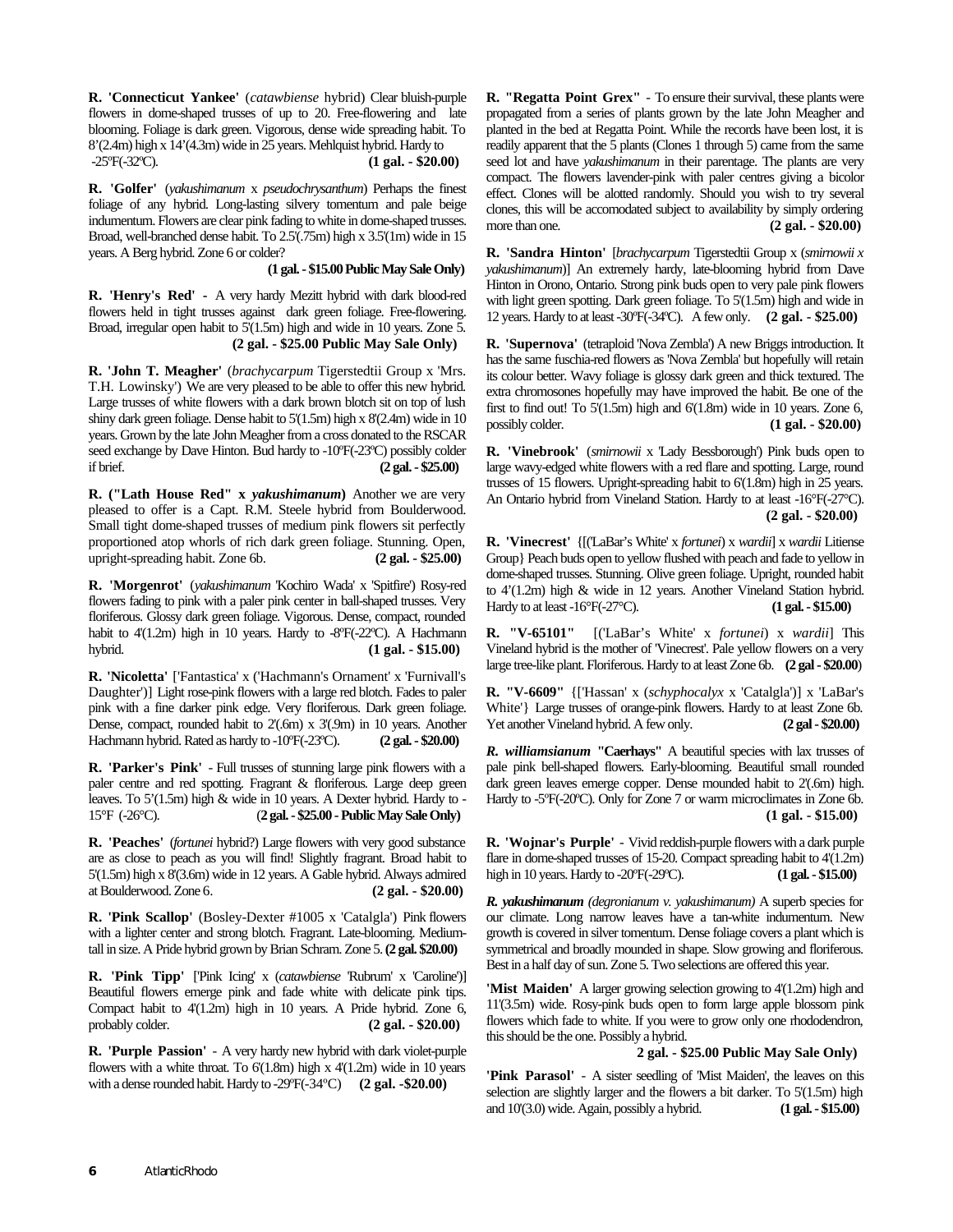#### **Evergreen Azaleas**

**A. 'Al's Picotee'** ('Elsie Lee' x *kiusianum*) A delightful bicolour hose-inhose hybrid with white flowers edged with soft pink. Tight mounding habit and good winter leaf retention. Very floriferous. Grown and raised in Ontario by Al Smith. Hardy to -20°F(-29°C).

 **(2 gal. - \$25.00 Public May Sale Only)**

**A. 'Herbert'** (*poukhanense* x 'Hexe') Frilled hose-in-hose flowers are reddish-purple with a dark blotch. Slightly fragrant. Dense, spreading habit to 3'(.9m) high. A Gable hybrid. Zone 6. **(2 gal - \$20.00)**

**A. 'Joseph Gable'** [('Rose Greeley' x 'Nadine') x 'Nadine'] White hose-inhose flowers with red spotting. To  $6(1.8m)$  tall or more. A very hardy Pride<br>hybrid. Zone 5. (2 gal. - \$20.00) hybrid. Zone 5. **(2 gal. - \$20.00)**

**A. 'Stewartstonian'** - An early blooming bright red Gable hybrid. Early and very floriferous. Glossy dark green foliage turns dark red in autumn. Upright, broad, twiggy habit. Grows 4-5'(1.2-1.5m) high. Hardy to -20°F (-29°C). **(2 gal. - \$25.00)**

#### **Deciduous Azaleas**

**A. 'Satan' -** A Knaphill-Slocock hybrid with vivid orange-red (almost true red) flowers. Late blooming. Bronze fall colour. Grows  $6-8'(1.8-2.4m)$  high and  $4-6'(1.2-1.8m)$  wide. Zone 5 (2 gal. - \$20.00) and  $4-6(1.2-1.8m)$  wide. Zone 5

**A. 'Weston's Lemon Drop'** (*viscosum* hybrid x unknown) Elegant tubular-funnel-shaped pastel yellow flowers with a darker yellow flare open from peach coloured buds. Elegant. July-blooming with a light lemony fragrance. Blue-green foliage turns dark pink-red and yellow in fall. Mildew resistant. Vigorous upright habit. Grows 6-8'(1.8-2.4m) high. A Mezitt hybrid. Hardy to -34°F (-37°C). (2 gal. - \$20.00) hybrid. Hardy to -34°F (-37°C).

#### **Other Ericaceous Shrubs**

(Cultivation as per Rhododendrons)

*Gaultheria miqueliana* (Spicy Wintergreen) A low dense evergreen shrub with small dark green foliage. Small urn-shaped white flowers borne in terminal racemes in early summer are followed by small white berries. Grows 4-12"(.1-.3m) high with a spreading habit. A great little plant for the rock garden or front of the rhododendron border. Zone 6. **(1 gal. - \$15.00)**

*Kalmia latifolia* **'Bay State'** (Mountain Laurel) A cultivar with reddishpink buds opening salmon-pink to coral-pink. Glossy, dark green evergreen foliage is thick textured  $\&$  leaf spot resistant. Dense habit to 4'(1.2m) high  $\&$ wide in 10 years. Probably best in full sun but needs excellent drainage and protection from winter wind. Zone 5. **(1 gal. - \$15.00)** 

*Leucothoe* **'Scarletta'** (syn. **'Zeblid')** (Fetterbush) An evergreen shrub closely related to Pieris with panicles of fragrant, white, pieris-like flowers in spring. It is spreading shrub with thick arching stems of leathery dark green foliage. The jury is out on the parentage of this fine form - it can be found listed as a form of *L. fontanesiana*, *L. axillaris* and a hybrid of the two. It boasts bright red new foliage and spectacular brilliant burgundy-red winter colour. Grows 2-3'(.6-.9m) high and up to  $6'(1.8m)$  across. For moist, well-drained soil in part to full shade. Zone 6b, possibly colder depending on its actual parentage. **(1 gal. - \$15.00)**

*x Phylliopsis* **'Sugarplum'** - A bigeneric hybrid (*Kalmiopsis leachiana* x *Phyllodoce caerulea*) developed by Barry Starling. Sugary pink-plum, globe shaped flowers are borne against small linear foliage in spring & sometimes again in fall. Mounding habit growing 1-2'(.3-.6m) high &  $2'$ (.6m) wide. Requires excellent drainage & full sun. Dislikes drought  $\&$ high temperatures. Zone 6b. **(1 gal. - \$15.00)**

*Pieris japonica* **'Bisbee Dwarf'** - An evergreen shrub with panicles of white lily-of-the-valley type flowers in early spring. The flowers buds, also in panicles are formed in the fall and add winter interest. This is a low growing selection growing 2'(.6m) high with a dense mounded habit. Foliage emerges with a red tinge and has a slight twist. Zone 6b.

 **(1 gal. - \$15.00)**

*Pieris japonica* **'Cupido'** - A new cultivar with arching panicles of white flowers in early spring. Narrow dark green foliage emerges light red. Dark bronzy red flower buds. Slow growing with a dense, broad upright habit eventually reaching a height of 2-3'(.6-.9m) and wider spreading. Zone 6b. **(1 gal. - \$15.00)**

*Pieris japonica* **v***. yakushimanum* **'Prelude'**- A dwarf selection growing only 2'(.6m) high & 3'(.9m) wide with a dense mounding habit. White flowers borne in upright-arching racemes in spring. Floriferous. Long lasting & later blooming than most. Glossy dark green foliage emerges bright pink. Showy pink flower buds in winter. Zone 6. **(1 gal. - \$15.00)**

#### **Conifers**

*Cedrus libani* **ssp.** *stenocoma* (Cedar of Lebanon) I won't go into great detail describing this majestic tree - we only have two to offer and those who know it will want it. This subspecies is the hardiest & has a narrow pyramidal habit when young. Takes many decades to develop its flat topped, tiered habit. Short dark green needles with a fine texture. Grows  $60(18m)$  or more tall. Requires full sun & good drainage. May be grafted on *C. deodora* so only for the mildest parts of Nova Scotia. Very rare. **(1 gal. - \$35.00)**

*Chamaecyparis nootkatensis* **'Green Arrow'** - For those who want to grow a Nootka Falsecypress but thought their garden was too small this is the answer. This is an extremely fastigiate form with light green drooping branches. Slow growing to 20'(6m) or more high, yet only 2-3'(.6-.9m) wide. A focal/exclamation point in both small & large gardens! Zone 5b. Large 4'(1.2m) plants. **(5 gal. - \$120.00 - A few Only)**

*Chamaecyparis pisifera* **'Baby Blue'** (Sawara False Cypress) A sport of 'Boulevard' with tiny, dense, bright turquoise foliage. Starts out as a dense upright globe eventually forming an upright-conical plant to 6'(1.8m) high. Relatively slow growing - 6-8"(150-200mm) per year. Bronze winter colour. One of the hardiest varieties. Zone 5. **(1 gal. - \$25.00)**

*Chamaecyparis thyoides* **'Red Star'** (syn. - **'Rubicon'**) (Atlantic White Cedar) A very tight compact columnar form with soft feathery foliage. Dark blue-green foliage emerges with a reddish tinge and turns a beautiful plum-purple in winter. Slow growing to 5'(1.5m) or more. Full sun. Tolerates wetter soils. Zone 5. **(1 gal. - \$25.00)**

*Chamaecyparis thyoides* **'Top Point'** (Atlantic White Cedar) A slow growing dwarfish form with a conical to columnar habit. Fine textured bluish-green foliage turns deep purple in winter. To 3'(.9m) high & 16"(.4m) wide in 10 years. Cultivation as per 'Red Star'. Zone 5. A few only.

**(1 gal. - \$25.00)**

*Pseudolarix amabilis* (syn *P***.** *kaempferi*) (Golden Larch) A beautiful larch relative from China with soft bluish-green needles which emerge lush emerald green and turn a stunning golden-yellow in fall. Slow growing. Will grow into a broad, open-pyramidal deciduous tree, 20-40'(6-12m) high & 15-25'(4.5-7.5m) wide. Full sun in rich, well-drained soil protected from strong winds. Zone 6. **(1 gal. - \$20.00)**

*Taxus x media* **'Maureen'** - A hardy & slow growing fastigiate yew reaching only 4'(1.2m) high x 1'(.3m) wide in 10 years! Zone 6. Left over from last year - a year older - same price. **(1 gal. - \$20.00)**

*Tsuga canadensis* **'Forest Fountain'** (syn. **"Dwarf Upright"**) (Eastern Hemlock) Not really dwarf, this is a slow growing variety - 6"(150mm) per year. Small needles are borne on thin upward arching branches. To 6'(1.8m) high in 10 years with a broad upright habit. Zone 5. Rare. Sounds wonderful! **(1 gal. - \$25.00)**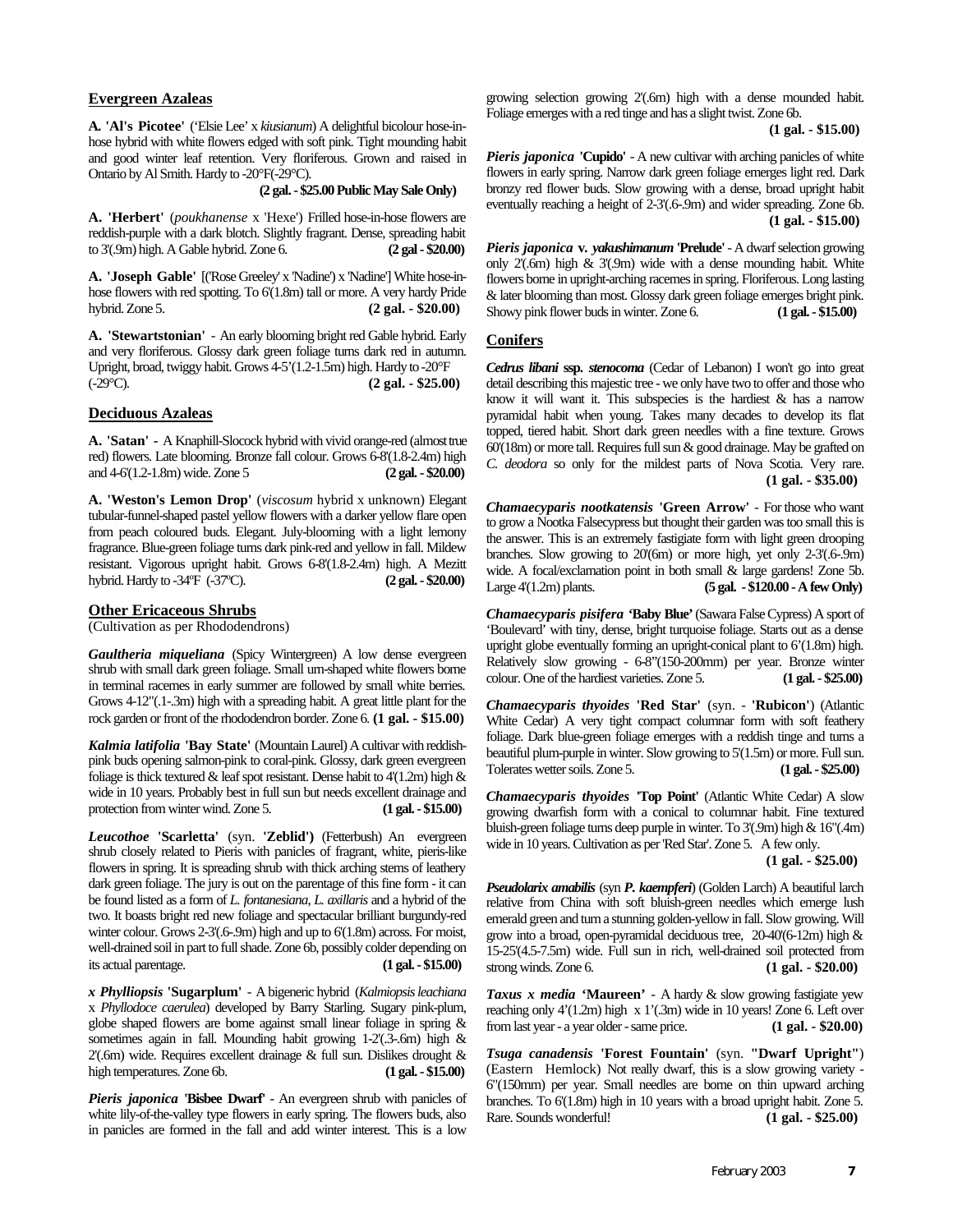#### **Shrubs**

*Abeliophyllum distichum* (White Forsythia) Fragrant white flowers with yellow centres in dense clusters are borne along its arching bare branches very early in spring. Earlier than forsythias! Grows 3-5'(.9-1.5m) high & 3- 4'(.9-1.2m) wide with a dense rounded habit. Deciduous. Best in full sun & well-drained soil. Must be pruned regularly to ensure good flowering & habit. Immediately after flowering, prune out oldest one third of wood every year once established or cut back to 8"(200mm) every 3-5 years. Zone 5b. **(1 gal. - \$15.00)**

*Disanthus cercidifolius* - A deciduous shrub related to witchhazels with brilliant fall colour. Large blue-green heart-shaped leaves turn a variety of colours in fall ranging from orange to red to purple. Inconspicuous dark purple flowers in fall. Grows 6-10'(1.8-3m) high x 8-10'(2.4-3m) wide multi-stemmed with slender branches & a rounded spreading habit. Best in rich moist soil in light shade protected from the wind. Drought intolerant. Zone 6. Rare. **(1 gal. - \$25.00)**

*Exochorda x macrantha* **'The Bride'** (Pearlbush) A dense compact hybrid with profuse racemes of cup-shaped pure white flowers in late spring against deciduous grey-green foliage. Dense arching mounded habit growing 3-4'(.9-1.2m) high & wide. Full sun to part shade in moist rich well-drained soil. Drought tolerant once established. Zone 6. **(1 gal. - \$15.00)**

*Halimodendron halodendron* (Salt Tree) This spiny Siberian deciduous shrub in the pea family is very hardy and salt tolerant. Masses of pink to violet pea-like flowers are borne in early summer against silvery pealike foliage. Grows  $4-6(1.2-1.8m)$  high &  $4'(1.2m)$  wide with a suckering upright-spreading habit. Very drought tolerant. For full sun in poor, dry, well-drained soil. Great for that windy sea-shore spot but will not tolerate standing water. Zone 4. **(2 gal. - \$20.00)**

*Hydrangea anomola* **ssp.** *petiolaris* **'Mirranda'** (Variegated Climbing Hydrangea) Most are familiar with the climbing hydrangea, a most serviceable plant in our climate whether climbing a tree, growing on a substantial trellis or scrambling over a bank or retaining wall. This variety has the same large flat clusters of white flowers in spring. What makes this variety unique is that it is variegated! Leaves have broad irregular golden yellow margins. Sure to brighten up that dark corner. Zone 5. Be one of the first to own this one. **(1 gal. - \$25.00)**

*Hydrangea quercifolia* **'Snow Giant'** (Oakleaf Hydrangea) This variety according to Dirr may be the same as **'Snowflake'**. Large, long-lasting, pyramidal trusses of double white flowers with a touch of green in the center of each flower. Summer blooming. More beautiful & much showier than the single flowered varieties. Slightly fragrant. Coarse, dark green foliage resembling a red oak in shape turns crimson-red in the fall. Suckering in habit it can grow to 8'(2.4m) high x 10'(3m) wide but likely to reach only half that size in our climate. Prune after blooming as flowers are born on old wood. Full sun to part shade in rich, moist, well-drained soil. Zone 6b. **(1 gal. - \$15.00)**

*Schizophragma hydrangeoides* **'Brookside Littleleaf'** Perhaps one of the most taxonomically muddled plants. *Schizophragma hydrangeoides* 'Brookside Littleleaf**'**, *Hydrangea anomala* ssp. *petiolaris* **'**Tiliifolia**'**, *Hydrangea quelpartensis* … all are names applied to plants which may or may not be the same. We acquired these plants as 'Brookside Littleleaf**'**so will maintain that name here & describe it as a small-leaved climbing hydrangea. Foliage is shiny dark green, about an inch long (25mm) and is reported to increase in size with age. Flowers are reportedly similar to *Hydrangea anomala* ssp. *petiolaris* but I'm still waiting for mine to bloom. Zone 6, probably colder. **(1 gal. - \$20.00)**

*Viburnum plicatum* **v***. tomentosum* (Doublefile Viburnum) A deciduous shrub with a horizontal arching habit and 4" dark green leaves. White flowers are produced in cymes (usually like lacecaps) along the branches in double rows. Late spring blooming, the flowers are followed by

red fruit ripening to black. Two clones may be required for good berry set. Sun to part shade in moist, well drained soil. Not drought tolerant. Dirr speculates that this may be the most graceful flowering shrub. Zone 6. The following two varieties are available this year.

**'Mariesii'** - A very highly rated cultivar with a beautiful, distinct horizontally tiered habit to 10'(3m) high. Flowers are large, creamy white and held high above the foliage. Floriferous. Dark maroon fall colour.

 **(1 gal. - \$15.00 - Public May Sale only) 'Popcorn'** - Flowers are born in cymes shaped like golf balls but slightly larger. Listed as v. *tomentosum* but more likely belonging to the type species. Extremely floriferous - the flowers can obscure the foliage. Deep green leaves turn scarlet in fall. To 7'(2.1m) tall. A Leach selection. **(2 gal. - \$35.00)**

#### **Deciduous Trees**

*Acer griseum* (Paper-Bark Maple) A small, slow-growing tree with an upright, rounded or oval habit, 20-30'(6-9m) tall. Trifoliate dark green leaves with silvery undersides emerge bronze. Variable shades of chartreuse, orange & red possible in fall. Grown for its spectacular translucent peeling cinnamon coloured bark. Best in full sun, especially where the setting winter sun can illuminate the bark. Moist, well-drained soil best. Dislikes drought. Zone 6, possible Zone 5b. Seldom available as a small plant. **(1 gal. - \$15.00)** 

*Acer palmatum* **'Beni ubi gohon'** (Beni ubi gohon Japanese Maple) The smallest in the red Linearilobum group - both in leaf and ultimate plant size. New leaves emerge red then deepen to purple-red holding their colour well through the summer. Fall colour is red. Leaves narrowly lobed & sharply pointed. Develops a compact layered habit with age. To  $6'(2m)$  high  $\&$ wide. Zone 6. Rare. **(1 gal. - \$30.00)** 

*Acer palmatum* **'Ibo nishiki'** (Ibo nishiki Japanese Maple) A Palmatum Group cultivar with rough corky (warty) bark & green foliage, tinged bronze in spring. Orange, yellow and red fall colour. Upright horizontal-layered habit. Grows 11-15'(3.3-4.5m) tall and 6-10'(1.8-3.0m) wide. Zone 6b. Rare. **(1 gal. - \$35.00)**

*Acer palmatum* **'Korean Gem'** (**'Koreanum'**) (Korean Gem Japanese Maple) A lovely Palmatum Group selection with green leaves and red petioles & bark. Red bark intensifies in the fall and autumn. Yellow, orange and sometimes red fall colour. Grows to 15'(4.5m) high with an upright round-topped habit. Vigorous. Zone 6. Rare. **(1 gal. - \$30.00)**

*Acer palmatum* **'Omure yama'** - An absolutely incredible weeping Japanese maple. Upright with arching branches when young. With age the branches become weeping. To 15'(5m) high & wide in many years with a rounded crown. Brilliant green, 7-lobed, deeply cut leaves have an orange cast in the spring and turn gold, orange and red in fall. Vigorous. Zone 6. Stunning. We were able to offer a few last year were able to get a few more this year. **(1 gal. - \$35.00)**

*Acer palmatum* **'Saoshika'** (Saoshika Japanese Maple) Delicate, star-shaped, 5 or 7 lobed leaves grace this Amoenum group variety. Dark green foliage emerges bright yellow-green with red tips. Golden-yellow fall colour. Forms a broad layered shrub to 10'(3m) high & wide. Zone 6. Rare. **(1 gal. - \$35.00)**

*Acer palmatum* **'Shishigashira'** (Lion's Head Japanese Maple) Dark green, 7-lobed crinkled leaves are densely born on upwardoutward spreading branches. Brilliant orange to orange-red late fall colour. Vase shaped habit to 10'(3m) tall. Palmatum group. A unique specimen plant. Zone 6. **(1 gal. - \$30.00 / 3 gal. - \$45.00)**

*Acer palmatum* **'Ukigumo'** (Floating Cloud Japanese Maple) Medium green leaves are so heavily variegated with white & dusted with pink that there is almost no green! It has performed beautifully for the past 8 years in the south end of Halifax. Upright in habit to 8'(2.4m) high x 4'(1.2m) wide. It will probably need to be shaded from hot mid-day sun. Zone 6, maybe colder. **(1 gal. - \$20.00 Public May Sale Only)**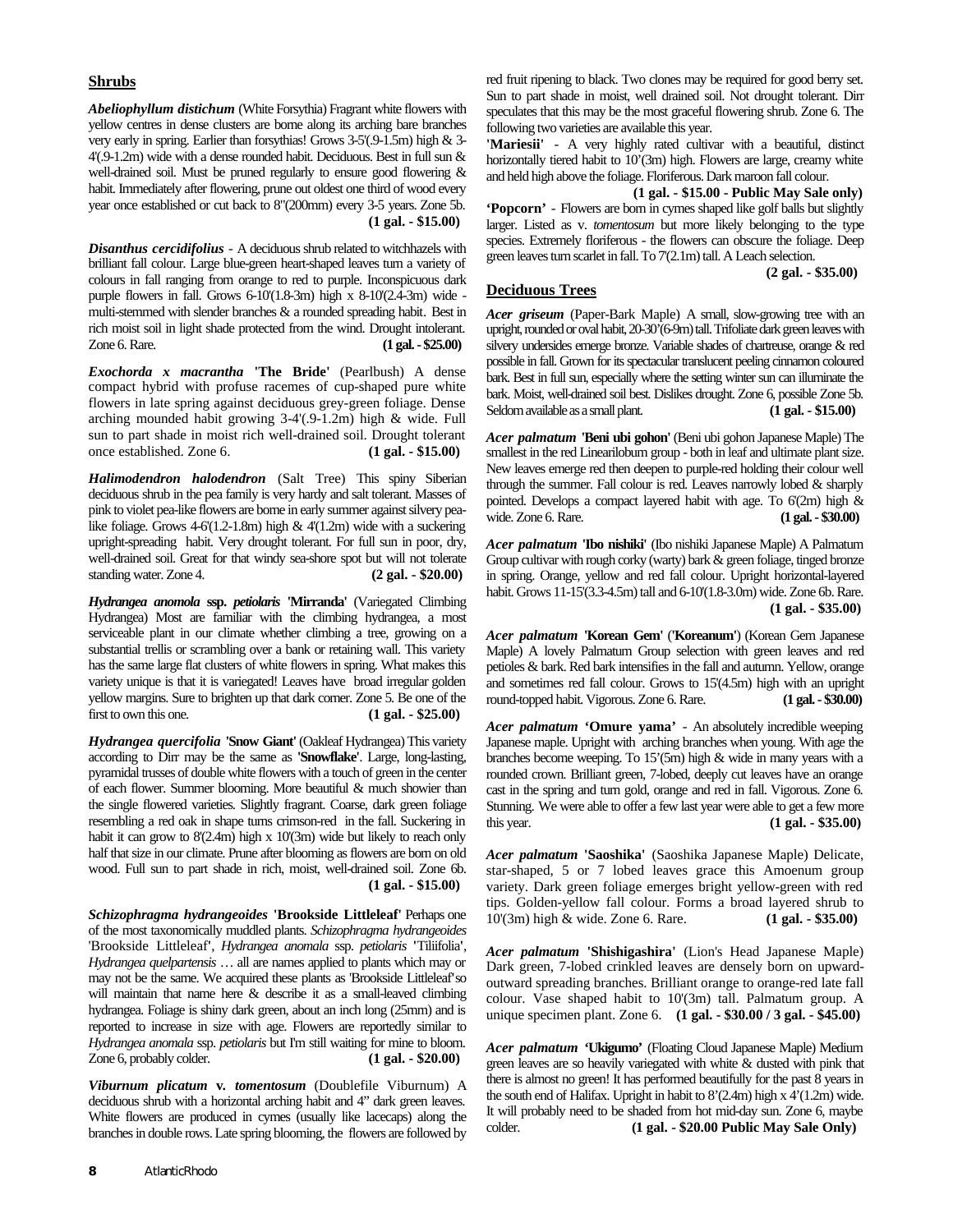*Acer palmatum* **'Villa Taranto'** (Villa Taranto Japanese Maple) A delicate Linearilobum group variety with spidery thin 5-lobed leaves. They emerge reddish-green and mature bright green. Golden yellow fall colour. To 8'(2.4m) high with an upright-rounded open bushy habit. Very delicate and airy. A must have. Zone 6. **(1 gal. - \$35.00)**

*Cornus controversa* **'Variegata'** No you have not drifted off into dreamland. We are indeed offering the Wedding Cake Tree. A widespreading dogwood with a tiered habit to 20'(6m) high and wide. The medium green leaves have broad creamy-white margins which turn bright pink in fall. Bright red new twigs. Flat-topped racemes of white flowers in early spring may develop into purple-black fruit. Best in full sun in moist, well-drained soil. Zone 6, possibly colder. Stunning & very rare.

**(3 gal. - \$75.00)**

*Gingko biloba* **'Tubiformis'** (Tubeleaf Maidenhair Tree) (syn. **'Tubiforme'**, **'Tubifolia'**, **'Tubeleaf'**) A very rare form of this ancient tree. Light green leaves emerge rolled forming narrow, upward facing tubes that actually hold water. They flatten with age forming attractive dissected foliage. Golden-yellow fall colour. Slow growing & smaller than the type. To  $8(2.4m)$  high  $\& 4'(1.2m)$  wide in 10 years. Full sun. Male. I saw this in a 2" pot in an nursery 10 years ago & haven't seen it since. Zone 5.

**(1 gal. - \$35.00 - A Few Only)**

*Halesia diptera* **'Magniflora'** (Two-winged Silverbell) In late spring, white bell-shaped flowers dangle beneath the branches of this graceful tree. Twice the size of H. carolina (Carolina Silverbell), they are borne in clusters of 2 to 4 in late spring. Very floriferous & blooms at a young age. Sun to part-shade in moist well-drained soil. Broad open-rounded habit. To 30'(9m) high & wide. Zone 6b. **(1 gal. - \$25.00)**

*Hamamelis x intermedia* (Hybrid Witchhazel) An exceptional latewinter flowering shrub or small tree. Spidery, narrow-petalled, fragrant flowers - borne in clusters along the bare branches - unfurl in February or March dependent on the weather. Should the weather turn too cold they will close up and open again when the temperature is more to their liking... Excellent fall colour. Best in full sun in moist well-drained soil. Dark flowered varieties look best backlit by the sun or against an evergreen background. Grows 12'-20(3.6-6.1m) high depending on the variety. See the Feb. 2001 newsletter for an excellent article on witchhazels. Zone 5b. Sure to brighten those late winter days when we think spring will never come. The following varieties are available in a rarely offered small size. Start a collection without depleting the bank account!

**'Arnold's Promise'** - Large bright yellow flowers with a reddish base. Very fragrant & floriferous. Later blooming than most. Excellent yellow to orange fall colour. Upright vase-shaped habit when young with a more spreading habit with age. To 20'(6.0m) high. The most popular yellowflowered variety. **(1 gal. - \$25.00)**

**'Diane'** - Coppery-red flowers with a mild fragrance. Yellow, orange & red fall colour. Graceful spreading habit to 12-15'(3.6-4.6m) high. Early flowering. Perhaps the best red variety. **(1 gal. - \$25.00)**

**'Jelena'** (syn. **'Copper Beauty'**) - Multi-coloured twisted petals from a distance appear coppery coloured but are actually red at the base, orangish in the middle and yellow at the tips. Sweetly fragrant. Orange-red fall colour. Wide spreading habit to 15'(4.6m) high & 15'(4.5m) wide.

**(1 gal. - \$25.00)**

*Liriodendron tulipifera* (Tulip Tree) A fast-growing aristocratic tree related to magnolias. Unique leaves have a single lobe on each side & an almost flat tip. The cup-shaped, 2-3"(50-75mm) high flowers, face upright on the branch tips. Slightly fragrant, they are yellowish green with an orangish base and emerge in late spring after the foliage. Yellow fall colour. Massive tall straight trunk with deeply furrowed bark and an oval to round crown. Grows 40-100'(12-30m) and 20-40'(6-12m) wide. Best in full sun in moist welldrained soil. Zone 5. Not for the small garden.

**(B&B 150cm - \$75.00 - A Few Only)**

**Magnolia x 'Daybreak'** ('Woodsman' x 'Tina Durio') We are most excited to offer this variety - one of the best magnolia hybrids. Large 10"(200mm) deep pink flowers have no purple tones. Late spring blooming and very fragrant. Vigorous, narrow, upright columnar habit to 30'(9m) high & 10'(3m) wide. A Kehr hybrid hardy to Zone 5. Normally we order only 3 or 4 of larger sized plants - we've ordered 12 of this one. It's a definite must have! **(Potted 120cm - \$90.00)**

**Magnolia 'Galaxy'** (*liliiflora* 'Nigra' x *sprengeri* 'Diva') Fragrant, 9"(275mm) pale red-purple flowers grace this very floriferous & vigorous hybrid. A fast-growing single stemmed tree to 25'(7.5m) high with a beautiful upright pyramidal habit. Lower branches may be pruned up to free up space underneath. An exceptional hybrid from the US National Arboretum. Zone 6. **(1 gal. - \$15.00 - Public May Sale Only)**

*Magnolia stellata* **'Centennial'** - One of the best Star Magnolia selections. Large white flowers with a tinge of pink and up to thirty tepals(petals) born in early spring. Very floriferous. Upright pyramidal-conical habit growing 15-25'(4.6-7.5m) high. Vigorous. Zone 5b. Very nice. **(1 gal. - \$15.00)**

*Parrotia persica* (Persian Ironwood) Related to the witchhazels, this small tree is revered for its fall colour. Dark lustrous green foliage - similar to witchhazels - emerges bronze-purple and develops brilliant yellow, orange and/or crimson colour late in the fall. Curious flowers with no petals are borne in late winter/early spring are not showy but create a crimson-maroon haze when backlit. Gray-brown bark on older wood 4-8"(100-200mm) flakes exposing patches of gray, green, white & brown. Single or multitrunked with a variable habit - oval or round headed or broadly spreading. Develops a tiered horizontal branching habit. 20-40'(6-12m) high x 15'- 30'(4.5-9m) wide. Sun to light shade in moist well-drained soil. Pest resistant. Zone 6. Dirr gushes about this one. Rare. **(1 gal. - \$20.00) Perennials**

*Brunnera macrophylla* **'Jack Frost'** (Siberian Bugloss) A truly spectacular new cultivar with large heart-shaped leaves that are frosty silver with green veins and a narrow green margin. Clusters of small blue forgetme-not flowers are born above the foliage in late spring. For part shade or shade and best in moist, rich, well-drained soil.1-1.5'(.3-.45m) high x 1.5'(.45m) wide. Zone 4. **(3.5" pots - \$7.00)**

*Trilliums* - Beautiful perennials for the woodland garden. Grow them in shade (deciduous) or part shade in rich organic well-drained soil. Spring blooming. They may go dormant in summer especially if they get too dry. They can be divided in fall while dormant but are probably left undisturbed if happy.

*T. erectum* (Wake Robin) A species native to Nova Scotia somewhat similar to *T. grandiflorum* with dark red-purple flowers and large leaves. Prefers slightly acidic soil so will need a dose of lime or bone meal every year or two in highly acidic soils. To 16" (400mm) high. Zone 5.

**(1 gal. - \$20.00)**

*T. recurvatum* - A sessile species with narrow red-purple petals held upright on top of the foliage. Prefers slightly alkaline soil so will need a dose of lime or bone meal every year or two. Resents being moved. Dark green leaves with purple mottling. To 16"(400mm) high. Zone 5. **( 1 gal. - \$20.00)**

*minor* **'Illumination'** le) Green edged leaves have a rich golden yellow centre which slowly ages to cream. Typical blue er for shade or part shade. Sure to brighten up that dark spot. Zone 5. Presold poorly last year but were quickly snapped

pick- **- \$10.00)**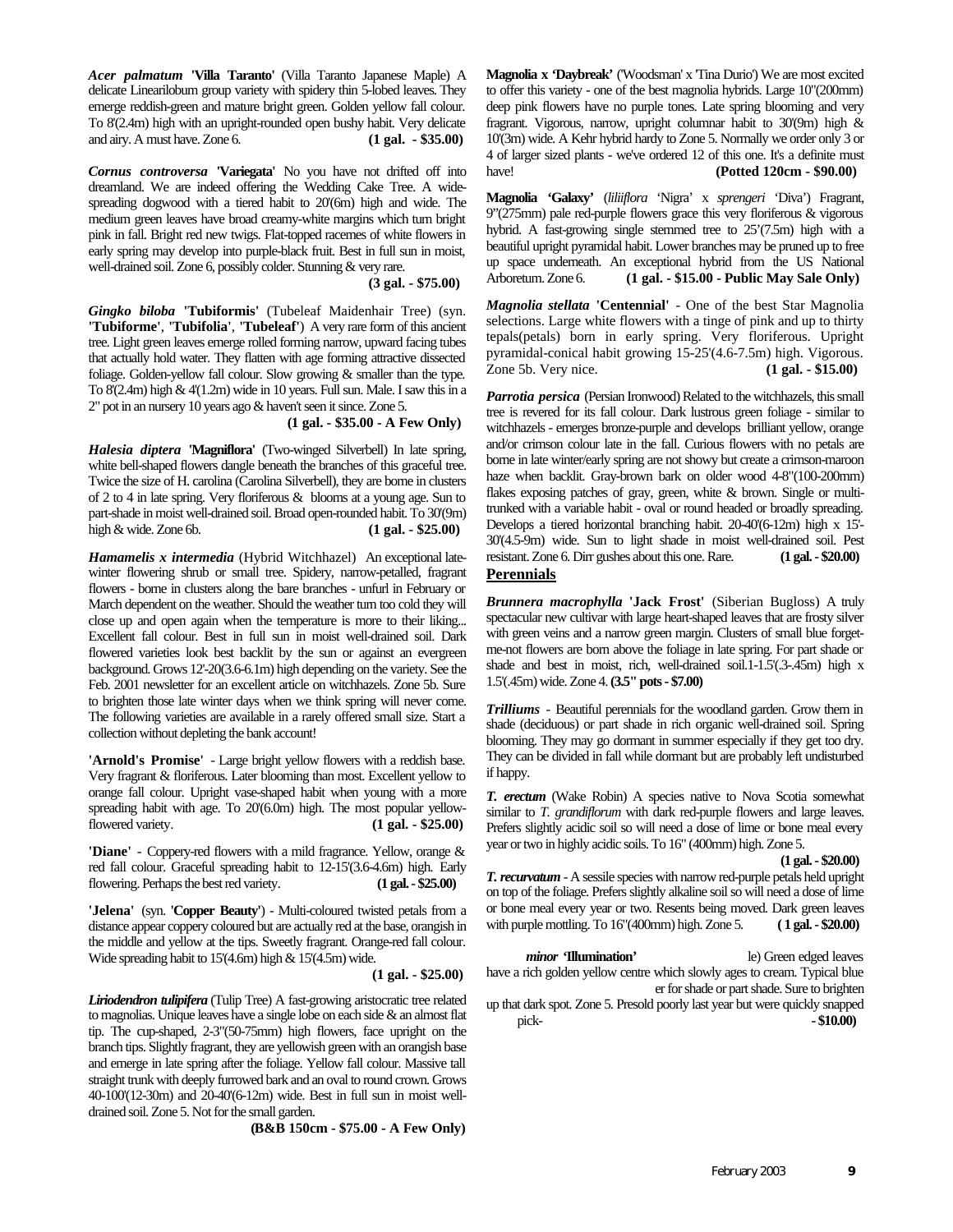# **RSCAR Seed Exchange: A Retrospective**

#### **By Sharon Bryson**

Welcome to the 2003 Seed Exchange.

Since 1994 Cathy Chute has managed the annual Seed Exchange and we wish to thank her for her efforts. This year we have a new 'manager' so we thought it might be an auspicious time to take a quick glance at the Seed Exchange over the last few years.

The success of the exchange is, of course, dependent upon both seed 'donors' and seed 'growers'. Looking back over the last five years, the number of both donors and growers has been more or less constant. We seem to be making more money, but that is perhaps not the important thing. *See Table1*

We need to thank all the faithful 'donors' of seed. Without them there would be no exchange.

There are several individuals who have faithfully purchased seeds for the last five years (or more in some instances), and we wish to commend them for their interest. We would also like to ask anyone who has been growing the seeds from the 'exchange' to contact me with some story of their successes or failures. The time frame required to grow Rhododendrons from seed can sometimes be quite generous, but five years should see some tangible results. We think there ought to be some interesting stories out there.

Azaleas, on the other hand, are usually much quicker to mature and show results (a hint to anyone who hasn't tried growing them from seed).

We would also like to hear from people who have been reluctant to try growing rhododendrons or azaleas from seed. Is this because of lack of growing information, lack of space or some other reason? Are there any suggestions anyone would like to make regarding the Seed Exchange?

One other aspect of this information would be to give seed donors some well-deserved feedback regarding the fate of seed they gather and donate. It all boils down to needing some member feedback. I would love to hear your questions, comments or observations. If you have problems growing, I am sure we can find someone in the Society who could solve any problem!

You can contact me, Sharon Bryson, at the address attached to the order information or email sbryson@ns.sympatico.ca

| Year      | 2002   | 2001   | 2000   | 1999   | 1998   |
|-----------|--------|--------|--------|--------|--------|
| # Choices | 118    | 121    | 95     | 110    | 96     |
| # Donors  | 10     | 9      | 7      | 13     | 10     |
| # Orders  | 23     | 27     | 25     | 25     | 19     |
| # packets | 296    | 307    | 287    | 257    | 240    |
| \$ value  | 506.50 | 519.00 | 512.00 | 460.00 | 247.00 |

Table 1. *Statistics for the past five years.*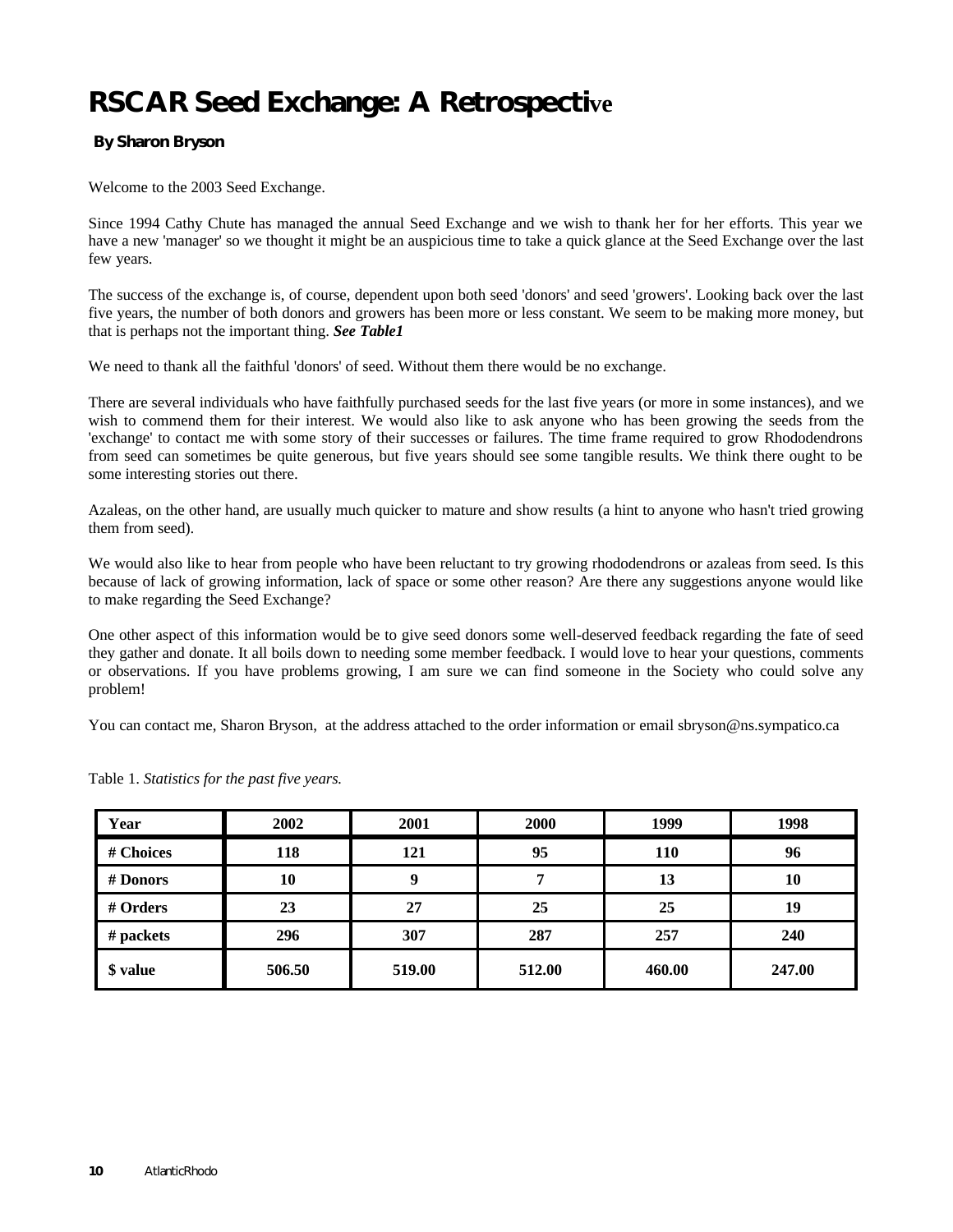### **RSCAR 2003 Seed Exchange**

#### **Instructions**

Seed packets are \$2.00 CDN each for hand-pollinated and \$1.50 CDN each for open-pollinated seed. One packet per lot per person. More may be ordered but are subject to availability. **All orders must be on the form provided and should be received by March 15, 2003.** Save this seed list as seed will be identified by number only.

Send all orders to: Sharon Bryson/Bill Wilgenhof**, RR#3 Antigonish, Nova Scotia B2G 2L1 CANADA** Please make your cheque or money order payable to 'RSC Atlantic Region'. Enclose a self-addressed mailing label and add \$2.00 CDN for postage & padded envelope.

Many of our members who utilize the seed exchange reside in the United States. New regulations require an import permit and a phytosanitary certicate. These new regulations at time of publication do not appear to be enforced. We are willing to post seed orders to you but unfortunately we are unable to provide the necessary documentation this year and can bear no responsibility should you not receive your seed. We welcome your input on how we may be able to better serve you in future years.

**DONORS: DOI** - Yasuyuki Doi, Japan, **DUF** - Roslyn Duffus, Waverley, NS, **HAR -** Joe Harvey, Victoria, BC, **HOP** - Chris Hopgood, Halifax, NS, **LOO** - Jack Looye, Niagara-on-the-Lake, ON, **MEA** - Gail Meagher, Halifax, NS, **PEA** - Richard Pearson, Vancouver, BC, **SHA** - Ken Shannik, Halifax, NS, **WEA** - John Weagle, Halifax, NS, **WEI** - Barbara Weinz, W. Bath, Maine, USA, **WIL** - Bill Wilgenhof, Antigonish, NS

#### **Seed List**

|                                             |                        | Rhododendron Species Hand-<br>$-$ \$2.00             |      |            |                                                     |
|---------------------------------------------|------------------------|------------------------------------------------------|------|------------|-----------------------------------------------------|
|                                             |                        | 001 HAR pachysanthum x pachysanthum                  |      |            | hardy early red, large                              |
|                                             |                        |                                                      | 028  |            | WEA 'Henry's Red' x strigillosum "Copenhagen Hardy" |
|                                             |                        | -Pollinated \$1.50<br><b>Rhododendron Species -</b>  |      |            | Goal: hardy early red, large                        |
|                                             |                        | - vivid pink, deciduous azalea                       | 029  | WEI        | 'Katherine Dalton' x 'Accomplishment'               |
|                                             |                        | (does not hybridize)                                 | 030  |            | HAR 'Maxibra' *4 x macrophyllum                     |
| 003                                         | WEI                    | bureavii                                             |      |            |                                                     |
|                                             |                        | - fuschia                                            | 032  | MEA 'Mrs   |                                                     |
|                                             |                        | (does not hybridize)                                 |      |            |                                                     |
| 005                                         | WIL                    | carolinianum -<br>-white                             | 033  |            | WEA 'Mrs Furnival' x proteoides R#151               |
| 006                                         |                        | WEA microleucum (from Walter Ostrom's plant) (if not |      |            | Goal: dwarf.                                        |
|                                             |                        | selfed hybrids should be well worth growing)         | 034  |            | WEA 'Mrs Furnival' x (yakushimanum x pronum)        |
|                                             |                        | - pink from                                          |      |            | Goal: dwarf yellow ('Mrs. Furnival' said to throw   |
| 008                                         | WIL                    | mucronulatum -                                       |      |            | yellows)                                            |
| 009                                         | <b>WIL</b>             | - white form<br>muc                                  |      |            |                                                     |
| 010                                         | WEI                    | schlippenbachii (does not hybridize)                 | 036  |            | HAR pachysanthum x rothschildii                     |
|                                             |                        | - mixed selected forms                               | 037  |            | WEA 'Parker's Pink' x proteoides R#151              |
|                                             |                        |                                                      |      |            | Goal: semi dwarf, clear pink, flower substance      |
|                                             | <b>Rhododendron Hy</b> | - Hand Pollinated -                                  |      |            | rdy"                                                |
|                                             |                        | 012 LOO 'A. Bedford' *1 x 'Mim's Burgundy' *2        |      |            | -dwarf, clear pink, flower substance                |
| 013                                         |                        | LOO 'A. Bedford' *1 x 'Jonathon Shaw'                | 039  | WEI        | 'Pink Fondant' x Walter Winkler fortunei hyb.       |
|                                             | OO                     | 'A. Bedford' *1 x 'Wojnar's Purple'                  |      |            | ' x Walter Winkler fortunei hyb.                    |
|                                             |                        |                                                      |      |            |                                                     |
|                                             |                        | rly                                                  | 042  |            | WEA pumilum x mucronulatum 'Cheju'                  |
|                                             |                        |                                                      |      |            | Go                                                  |
|                                             |                        | -flowered pink, late                                 | 043  | LOO        | $R.O.$ Delp' $*5$<br>x (yakushimanum x 'Crest')     |
| 017                                         |                        | HAR bureavii x pachysanthum                          |      | 044 LOO    | 'R.O. Delp' $*5$ x 'Earl Cordy' $*6$                |
| 018                                         |                        | HAR bureavii x pseudochrysanthum                     |      |            |                                                     |
|                                             |                        |                                                      |      |            |                                                     |
|                                             |                        |                                                      |      |            | - Open Pollinated -                                 |
| 020                                         | WEI                    | 'Ch                                                  | 046  | WIL        | "Sproeten" *7                                       |
| 021                                         | WEI                    | 'Chionoides' x Walter Winkler white fortunei hyb.    | 047  | <b>LOO</b> | [(Tetraploid carolinianum x fastigiatum)            |
|                                             |                        | ne' x Walter Winkler peachy-                         |      |            | x 'Crater Lake']                                    |
|                                             |                        | fortunei hybrid                                      |      |            |                                                     |
| 023                                         |                        | HAR degronianum ssp heptamerum 'Enamoto' x bureavii  | 049. |            | WIL unnamed hybrid red petioles *8                  |
|                                             |                        | num ssp heptamerum 'Enamoto'                         |      |            |                                                     |
| x pseudochrysanthum<br>Azalea Hybrids Open- |                        | $-$ \$1.50                                           |      |            |                                                     |
|                                             |                        | rothschildii                                         | 050  | WIL        | 'Golden &/or Spicey Lights' -                       |
|                                             |                        | ra' x chamaethomsonii                                |      |            | agrant                                              |
|                                             |                        | Goal: hardy early red, compact                       |      |            | - late red                                          |
|                                             |                        |                                                      |      |            |                                                     |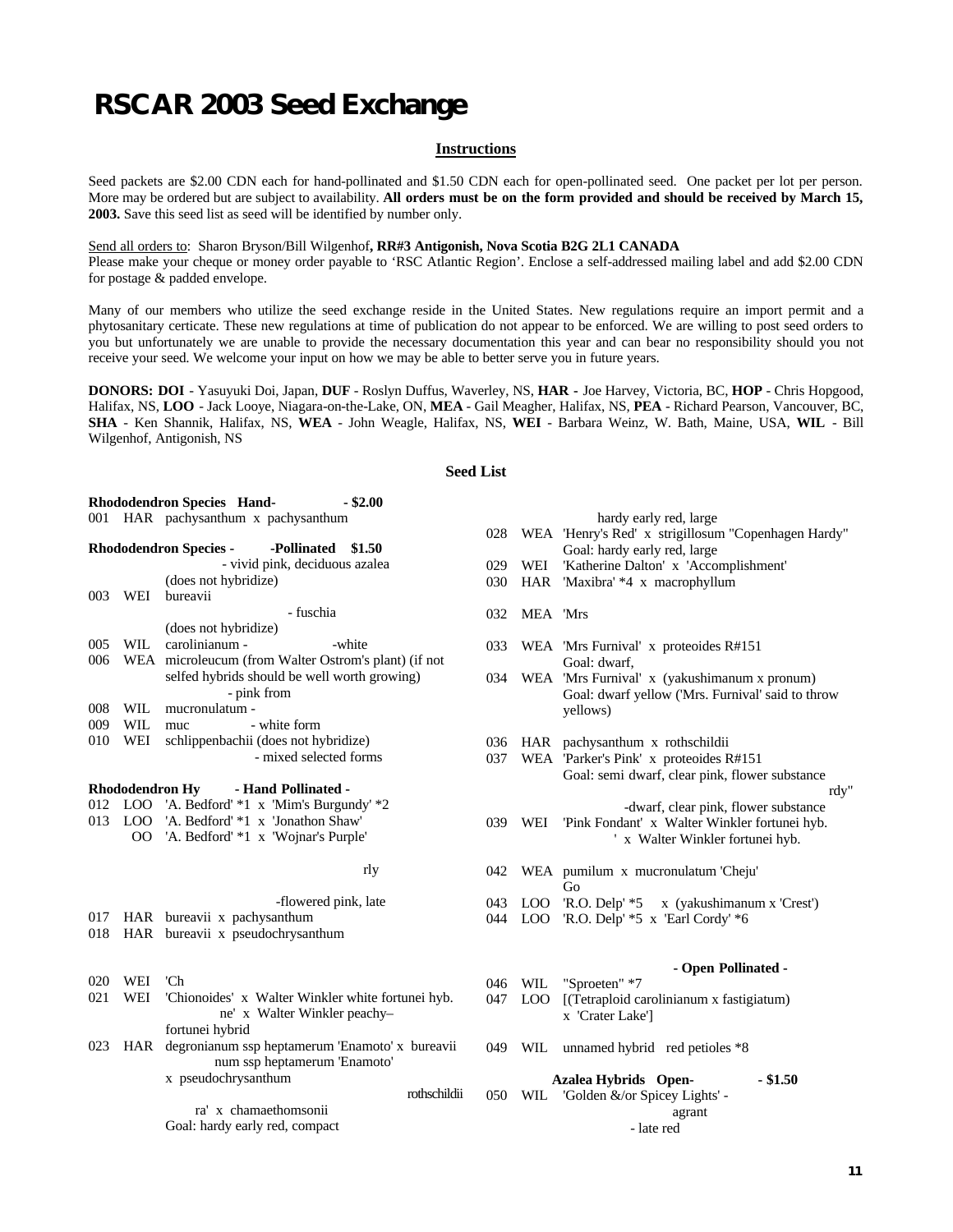| 052        | WIL        | "June Bride" *9 - pink                                                                        |
|------------|------------|-----------------------------------------------------------------------------------------------|
| 053        | WIL        | mixed - all colours - free!                                                                   |
| 054        | WIL        | mixed - from the late Alex Muntz -                                                            |
|            |            | seed is old but still viable                                                                  |
| 055        | WIL        | unknown - red                                                                                 |
| 056        | WIL        | unknown - white with yellow blotch, large florets                                             |
|            |            | <b>Companion Plants - Open-Pollinated - \$1.50</b>                                            |
| 057        | WIL        | Allium karataviense - purple, 12-18" - Bulb                                                   |
| 058        | WIL        | Allium karataviense 'Ivory Queen' - white,                                                    |
|            |            | 12-18", nice foliage - Bulb                                                                   |
| 059        | WIL        | Allium 'Purple Sensation' - 4' - Bulb                                                         |
| 060        | WIL        | Ampelopsis brevipedunculata (Porcelain<br>Vine) - blue berries, vigorous - Vine               |
| 061        | WIL        | Asclepias incarnata (Butterfly Weed) - white, 3'+ -Per.                                       |
| 062        | <b>SHA</b> | Baptisia australis (False Indigo) - blue, 4' - Per.                                           |
| 063        | WIL        | Buddleia davidii (Butterfly Bush) -<br>purple, 4-5' - Shrub                                   |
| 064        | WIL        | Catalpa speciosa (Northern Catalpa) -                                                         |
|            |            | white & purple flowers in early July, to 100' - Tree                                          |
| 065        | WIL        | Clematis orientalis - yellow, late-                                                           |
|            |            | blooming, sprawling, herbaceous - Per.                                                        |
| 066        | WIL        | Clematis stans - blue, late-blooming,                                                         |
|            |            | sprawling, herbaceous - Perennial                                                             |
| 067        | <b>SHA</b> | Deinanthe bifida - white, 18" - Perennial                                                     |
| 068        | DUF        | Dictamus albus (Gasplant) - 16", sow                                                          |
| 069        | SHA        | outside a.s.a.p. - Perennial<br>Digitalis grandiflora (Foxglove) -                            |
|            |            | creamy-yellow, 2-3' - Perennial                                                               |
| 070        | WIL        | Digitalis purpurea (Foxglove) - white, 4'+ - Bien.                                            |
| 071        | WIL        | Digitalis obscura?? (Foxglove) - Ivory                                                        |
|            |            | with brown interior, 2' - Perennial                                                           |
| 072        | <b>SHA</b> | Diphylleia cymosa (Umbrella Leaf) -                                                           |
|            |            | large, bold foliage, white flowers, blueberries - Per.                                        |
| 073        | DUF        | Dracocephalum argunense (Dragon's                                                             |
|            |            | Head) velvet blue flowers, 4-8", compact - Per.                                               |
| 074        | WIL        | Echinops exaltus (Globe Thistle) - blue,                                                      |
| 075        | SHA        | 5-6', handsome plant - Perennial                                                              |
|            |            | Enkianthus campanulatus v. sikkokianius -<br>unusual, darker bell-shaped flowers, spectacular |
|            |            | red fall colour - Shrub                                                                       |
| 076        | SHA        | Gentiana lutea (Yellow Gentian)                                                               |
|            |            | beautiful bold foliage, 5' - Perennial                                                        |
| 077        | WIL        | Geranium (pratense x 'Splish Splash')                                                         |
|            |            | (Cranesbill, Hardy Geranium) - white                                                          |
|            |            | with lilac streaks, 30" - Perennial                                                           |
| 078        | <b>SHA</b> | Glaucidium palmatum - lilac flowers, 2', - Perennial                                          |
| 079        | <b>SHA</b> | Iris tectorum (Roof Iris) - purple-blue,                                                      |
|            |            | arching pleated foliage, 2' - Perennial                                                       |
| 080        | <b>SHA</b> | Iris sintenisii - purple-blue, 1', narrow                                                     |
| 081        | WIL        | spikey foliage - Perennial<br>Kalmia latifolia 'Minuet' (Dwarf Mountain Laurel) - Shrub       |
| 082        | WIL        | Kalmia latifolia 'Pinwheel' (Mountain Laurel) -Shrub                                          |
| 083        | HOP        | Leucothoe fontanesiana 'Winter Red'                                                           |
|            |            | (Fetterbush) - Bayport selecton with                                                          |
|            |            | exceptional burgundy-red winter foliage - Shrub                                               |
| 084        | <b>WIL</b> | Lychnis x arkwrightii - scarlet-red                                                           |
|            |            | flowers, reddish foliage, 8-10" - Per.                                                        |
| 085        | WIL        | Magnolia x loebneri 'Leonard Messel' -                                                        |
|            |            | pink, strap petals - Tree                                                                     |
| 086        | WEA        | Magnolia x loebneri 'Spring Snow' - smaller than                                              |
|            |            | most loebneris, white, selfed - Tree                                                          |
| 087<br>088 | WIL<br>WEA | Magnolia sieboldii - white - Tree<br>Magnolia sieboldii "Halifax Hardy" -                     |
|            |            |                                                                                               |

hardy, vigorous, good flowers, selfed

| 089 | WEA Magnolia sieboldii - ex cw Korea Seed      |
|-----|------------------------------------------------|
|     | - Excellent form with large outfacing flowers, |
|     | very vigorous, upright, probably selfed - Tree |
| 090 | WEA Magnolia sieboldii - ex cw Korea Seed      |
|     | & "Halifax Hardy" mixed - Tree                 |

- 091 WEA Magnolia sieboldii (Wainwright Gdn) sister of Halifax Hardy, selfed - Tree
- 092 PEA Magnolia sprengeri 'Diva' large early pink flowers, Zone 6b, large - Tree
- 093 WIL Magnolia stellata white flowers Small Tree/Shrub
- 094 SHA Paeonia paradoxa vivid fuschia pink single flowers. Long blooming with beautiful blue-green foliage. - Perennial<br>095 WIL Paeonia lactiflora - mixed, 24"+ - Per.
- Paeonia lactiflora mixed , 24"+ Per.
- 096 WIL Platycodon grandiflora (Balloonflower) blue, 3'+ Per.
- 097 DUF Pulsatilla vulgaris fuzzy claret flowers, attractive seed heads, 8" - Per.
- 098 DUF Pulsatilla vulgaris fuzzy amethyst flowers, attractive seed heads, 8-12" - Per.
- 099 WIL Salvia sclarea lilac-purple bracts,
- aromatic, greyish foliage, 2'+ -Biennial<br>DUF Verbascum phoeniceum pink to 100 DUF Verbascum phoeniceum - pink to purple shades, 2-3', very nice - Perennial or Biennial
- 101 WIL Veronicastrum virginicum (Bowman's Root) white, 5', striking architectural plant - Perennial

#### **FOOTNOTES**

- \*1. syn. = "Arthur Bedford"
- \*2. "Mim's Burgundy" hardy plum-purple-burgundy
- $*3$ . 'Royston Radiance' = (auriculatum x 'Last Rose'). Trusses of 12 huge flowers, light pink with rose spotting in late July .
- $*4$ . 'Maxibra' = (maximum x brachycarpum)
- \*5. 'R.O. Delp' = 'Lodestar' x 'Marybelle'
- $*6$ . 'Earl Cordy' = (catawbiense x fortunei x campylocarpum) x 'Rio'
- \*7. "Sproeten" = ('Barbara Cook' x 'Janet Blair') ARS#92-765 Frilled, pale pink with red freckles & throat, good foliage.
- \*8. Sister seedling of above. Pale pink with a paler center & greenish-tan blotch.
- \*9. "June Bride" = Open pollinated seedling of 'Homebush' cross

#### **NOTES**

**1. Open-pollinated species, with the exception of a very few (and these are noted), may not come true from seed. Cultivars, with the exception of a few perennials do not come true. Plants from these seeds should not be labelled as being that species or cultivar. Be sure that you label the plants as being 'OP' in the case of species and 'ex' in the case of cultivars.**

**2.** Magnolia seed #085 to #093 has been partially stratified. Store in plastic packet in fridge until March/April then sow in warm soil.

**3.** See the RSCAR Members' Handbook for an article on growing rhododendrons from seed. The article can also be found on our website. Sow #075 (Enkianthus), #081 & #082 (Kalmia), & #083 (Leucothoe) as per rhododendrons.

**4.** We would like to thank the seed donors for their time and effort making crosses, collecting and cleaning seeds. We would also like our membership to take note of the types of seeds donated this year. We highly encourage members to attempt their own hybridization of rhododendrons. Should you not aspire to this, open-pollinated seed of rhododendron species are always most welcome as are seed of uncommon trees, shrubs and perennials.  $\alpha$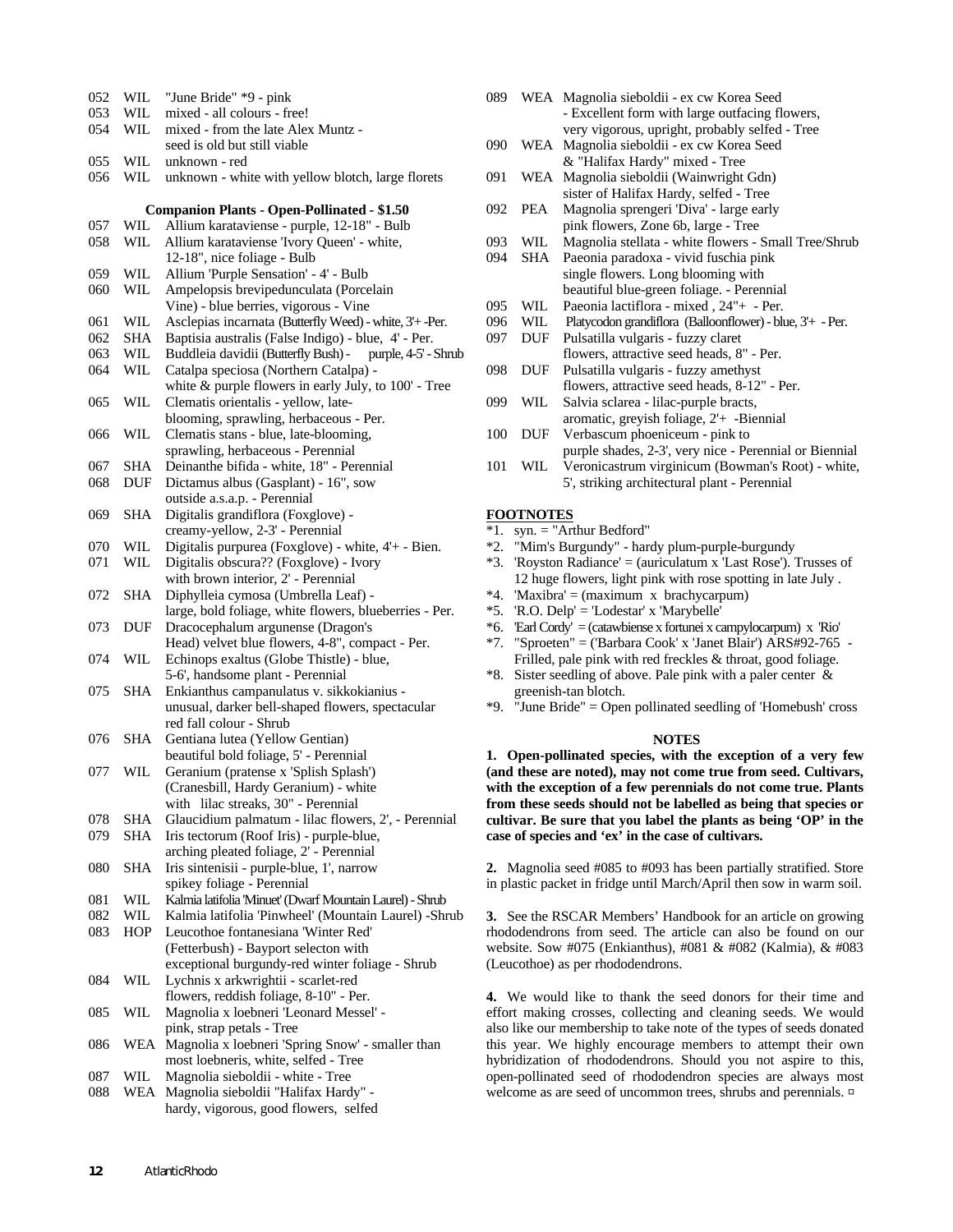# **Hybridising at Glendoick**

#### **By Kenneth Cox**

#### **Part 1. The lepidote bird series.**

*Ken Cox gave the Steele lectures in October 2001; his topics were "The Riddle of the Tsang Po Gorge" and "Hybridising for Cold and Northern Climates". This article relates to his second lecture.*

The hybridising of rhododendrons and azaleas has a long history, dating from the early 1800s, but for much of this time the scaly-leaved rhododendrons (the lepidotes) have been considered the poor relations of their largergrowing relatives (the elepidotes ) by those breeding garden hybrids. The best known of the early lepidote hybrids are the purple-blues such as 'Blue Tit' and 'Blue Diamond' and the crosses using *R. cinnabarinum* and *R. maddenii* which have produced hybrids such as 'Royal Flush', 'Alison Johnstone' and 'Lady Chamberlain.' The reason for the emphasis on larger hybrids in Britain was quite simply due to the size of hybridisers' gardens: before 1939, growing rhododendrons was chiefly the preserve of the British aristocracy who filled their almost limitless woodlands with new species and the hybrids bred from them. Lionel de Rothschild at Exbury was said at one time to have had 100 gardeners. Post 1945, things began to change. The number of smaller town or suburban gardens was increasing and new hybrids were needed for these smaller spaces. Such hybrids have come several sources: *R . yakushimanum, R. forrestii* and *R. williamsianum* have been used by many breeders in Europe, America and elsewhere to produce many excellent hybrids.

But at Glendoick it was not these species which inspired my father Peter Cox to start breeding compact and dwarf hybrids. He was interested in the potential of the little or never used lepidote dwarf species, especially those with yellow flowers. The first that caught my father's eye was *R. ludlowii.* Its virtues are its compact habit, its bright yellow flowers which are relatively large for the size of



*R. 'Razorbill'* [Photo John Weagle]

leaves, and the fact that it is freeflowering. The main drawback of *R. ludlowii*, found only once in the wild in 1936 on the India-Tibet border by Ludlow & Sherriff, is that it seems to have little will to live. We struggle with it here at Glendoick on the east side of Scotland, and I have only seen healthy specimens in a handful of other gardens, Miraculously though, it proved to be a great parent, and its offspring have been much easier to grow than the species itself. Any rhododendron hybridiser will tell you that the percentage of really successful crosses is incredibly low – some say as low as one in a hundred. My father had obviously never heard this, as his first cross *R. ludlowii* x *R. rupicola* var. *chryseum* as the pollen parent produced 'Chikor', (named in 1962) a delightful award-winning plant only a few inches in height which covers itself in yellow flowers in early May*. R. ludlowii* crossed with the pale yellow *R. fletcherianum* resulted in the even better 'Curlew'. These two hybrids have since sold in thousands all over the world. They are quite easy to grow in Britain, forming cushions wider than they are high. In more severe climates they can be grown in

containers in alpine houses or with the aid of other forms of protection. Neither likes summer heat and 'Chikor' in particular is hard to please in the Pacific Northwest.

After this early success, with help from my grandfather Euan Cox, my father began systematically crossing as many of the dwarf lepidote species as he could, concentrating on the yellows, pinks and whites as these were the colours where previously very little work had been done. 'Teal', 'Chiff Chaff', 'Euan Cox', 'Goosander', 'Wagtail'an d 'Woodchat' and the delightful bells of 'Merganser' are all yellows. 'Ptarmigan', the 'snow grouse', was another of the early crosses. This spreading hybrid grows to about 46 cm (18 in) in height and opens its pure white flowers over a long period in March and April, putting on a good show in most years even if there is frost. By now readers will be starting to see a pattern here. Besides rhododendrons, my father has always been interested in wildlife, especially birds, and he saw a way of combining these two interests in the naming his rhododendrons. For pinks my father and later on myself have used several sources. 'Phalarope' and 'Snipe' are almost identical pale lavender pink *R. pemakoense* x *R. davidsonianum* selections. Incredibly free-flowering, they are often sold as 1-year olds in B&Q (the equivalent of Home Depot) in the U.K. To improve the colour I crossed 'Snipe' with *R. racemosum* in the early 1980s and the resulting very bright pink selection 'Pintail' we now grow instead of the similar 'Anna Baldsiefen' which was lousy with rust with us. 'Wigeon', (*R. calostrotum x minus* Carolinianum Group) is one of the hardiest birds. We no longer grow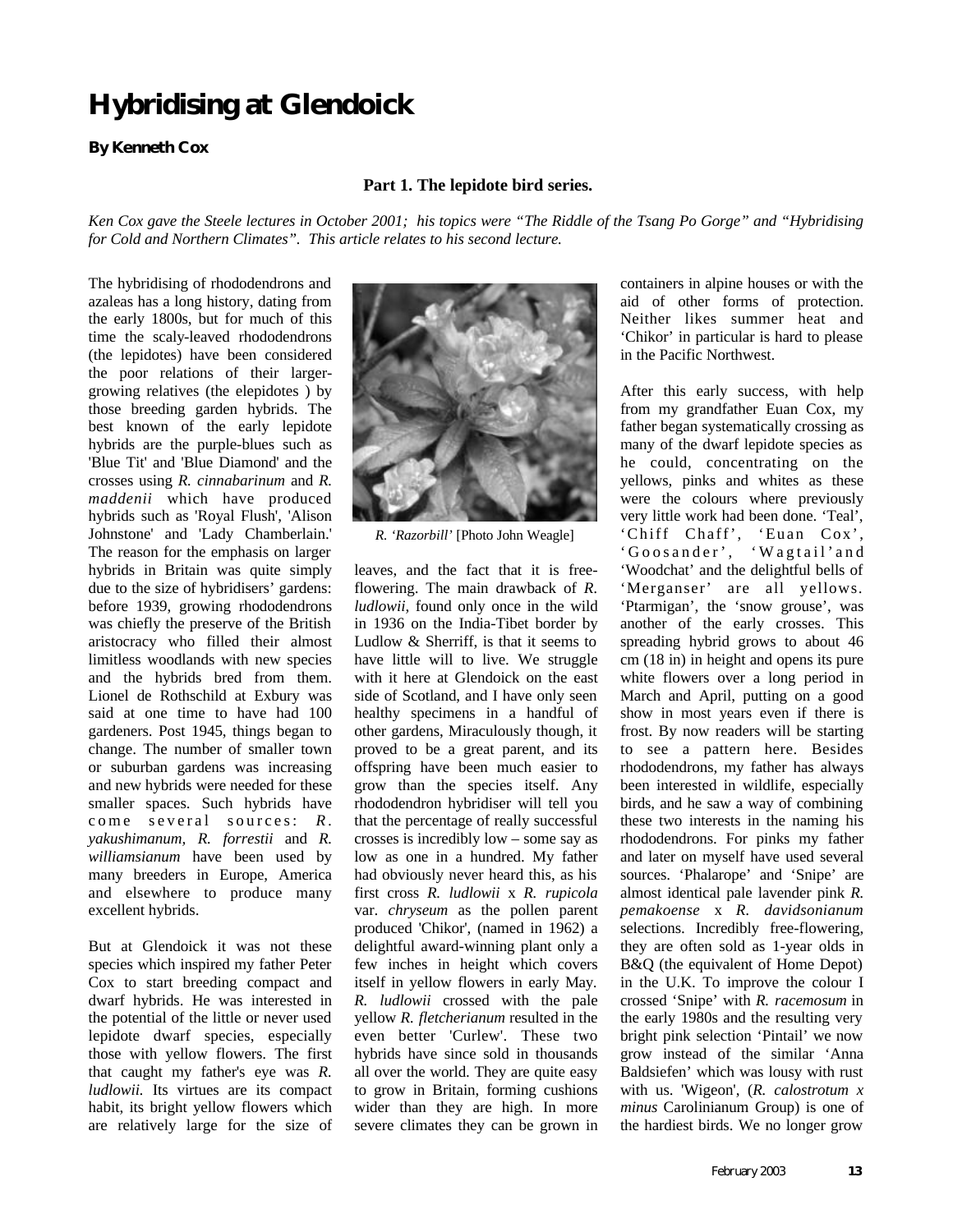very many but I have seen good plants on Long Island and in Nova Scotia. The white 'Eider' (*R. minus* Carolinianum Group x *R. leucaspis*) has stunning pure white flowers but is reluctant to produce a decent root system. A similar cross *of R. dauricum x R. leucaspis* has equally fine flowers but we never named it due to its semideciduous habit. It does well in Denmark. We tried to cross these two but unfortunately 'Eider' seems to be sterile.

*R. keiskei* 'Yaku Fairy' was introduced into the USA by Warren Berg and to the U.K. by Barry Starling in 1969-70 from Hideo Suzuki in Japan. This has proven to be the best parent of all for dwarf hybrids. Warren Berg's triumvirate of 'Patty Bee', 'Ginny Gee' and 'Wee Bee' are probably the best selling dwarf lepidotes of all now. My father and I have also used 'Yaku Fairy'. Of course it had to be put on *R. ludlowii* to produce a gem for the rock garden, 'Wren' which as it sounds is very small and slow-growing: great flowers and handsome bronzy winter foliage. This is many people's favourite of the Cox yellows. I wanted to produce a pure white 'Ginny Gee' so used a white rather than pink *R. racemosum* to repeat Warren Berg's cross. 'Crane' has pale yellow-cream buds opening pure white. Warren's 'June Bee' is similar with a little more pink in the flower and several eastern American hybridisers have made similar crosses. The same white *R. racemosum* 'Whitelace' crossed with white *R. campylogynum* produced one of my father's most striking hybrids 'Egret' with masses of tiny pure white bells. From 'Yaku Fairy' crossed with a dark dwarf form of *R. glaucophyllum* (probably a hybrid with *R. campylogynum*) we got an almost red hybrid recently named 'Quail'. This has deep red buds which open reddishpink. It is deeper coloured than the bright pink 'Oban' which is stunning but rather difficult to please: above all it hates any drips from trees and must be out in full sun. Red is the holy grail for lepidote hybridisers. Pat Halligan from Washington State has been engaged on this quest for many years.

We have achieved several pure deep red lepidotes derived from *R. campylogynum/R. calostrotum* Gigha crosses but all of them are very prone to rust. Only 'Grouse' was named but we no longer grow it. Recent crosses using *R. dendrocharis* have given us another avenue to try. We have not cracked it yet.

R. *spinuliferum* is another lepidote which may prove to be a good source of red. Pat Halligan has used it extensively. For us it has given pinks and creams. It would be easy to claim that 'Razorbill' was an inspired bit of hybridising as it is easily the most popular R. *spinuliferum* hybrid. The truth is that my father spotted it as a rogue seedling in a pan of R. camtschaticum and for curiosity, decided to grow it on. The curious clusters of tubular pink flowers on a compact plant are a winning combination. R. *spinuliferum* is obviously one parent. The other may be R. calostrotum. We crossed R. *spinuliferum* with R. *keiskei* 'Yaku Fairy' and have named two selections, 'Waxbill' with pink flowers and 'Wheatear' with cream flowers striped pink.

Our recent goal amongst the lepidotes has been to try to raise hardy compact scented dwarf hybrids which we can grow outdoors at Glendoick. We replicated the cross which produced the rather tender 'Lady Alice Fitzwilliam' using the hardiest forms of *R. edgeworthii* and *R. ciliatum*. The resulting plants are compact and bud hardy and put on a good show every year in our woodland garden. The largest flowered selection with a good sweet scent has been named 'Tinkerbird'. The next goal was to try to get some pink into the mix. We chose to use *R. moupinense* and the recently introduced deep pink *R. dendrocharis* for this and now have hybrids of most combinations of these last four species. Most surprising of all is that the *R. dendrocharis-R. edgeworthii* cross has produced an intense pink (from red buds) with a good scent. This really is a breakthrough and it is now being

tested for hardiness and commercial performance.

So what is there left to do in dwarf lepidote hybridising? Compared to the work done on elepidote hybrids, this work is still in its infancy. Wolfgang Reich in Germany, whose work was reported in a recent A.R.S. journal, is making all sorts of interesting and previously thought impossible crosses. We find most hybrids are very hard to get to set seed. Many have little or no pollen, so crossing demands patience. Desirable characters that hybridisers should aim at include extreme hardiness, heat tolerance, frostresistant flowers, late flowering (June onwards), true reds, scent, coloured foliage and pest and disease resistance. I'm sure there are others, but this list will keep us going for a while yet. The great joy of lepidote hybridising is that they take up little space and you don't have to wait so long: 3-4 years from seed, your plant should be flowering and you can easily root lots of cuttings from small plants. The percentage of good crosses is much higher than with the elepidotes in our experience.

In the time that the Glendoick bird hybrids have been introduced, dwarf rhododendrons have gone from invisible to omnipresent. Every U.K. garden centre is full of them. It really has been a quiet revolution.

#### Climate note

Glendoick is on the east coast of Scotland, a few miles from the Tay estuary. The coldest winters recorded have reached  $-18^{\circ}$  C (0° F) but this happens only a few times a century. A cold winter is usually more like  $-12^{\circ}$ C ( $10^{\circ}$  F). We have few summer days over 27° C (80° F). Rainfall is 600- 760 mm annually (24-30 in). Our greatest problem is late spring frosts after periods of mild weather: flowers and growth are often frosted and barksplit can result.  $\beta$ 

*Reprinted, with permission of the author, from The Journal of the American Rhododendron Society, Vol. 56, No. 3, Summer 2002.*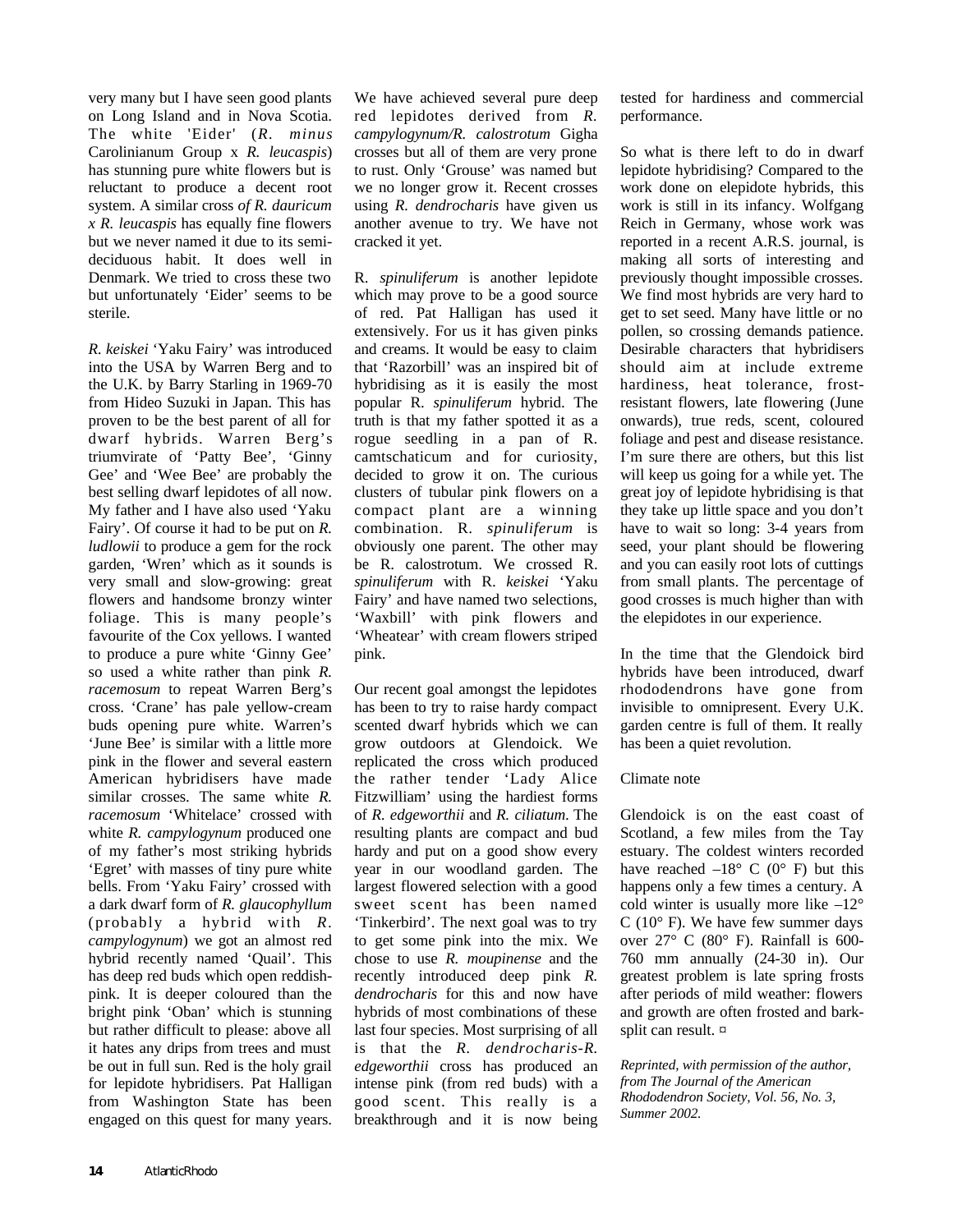#### **The complete list of named Glendoick dwarf lepidote hybrids.**

Date given is of registration/introduction.

'Arctic Tern' (*trichostomum* x *Ledum*) white fls. Cross by Larsen. Reg. 1982. 'Chiffchaff' (*hanceanum* Nanum x *fletcherianum)* yellow flowers. 1976. 'Chikor' (*ludlowii x rupicola* ssp. *chryseum)* yellow flowers. 1962. 'Crane' (*keiskei* 'Yaku Fairy' x *racemosum* 'White Lace') White flowers. 1993. 'Curlew' (*ludlowii x fletcherianum*) Yellow flowers, red spotting. 1970. 'Eider' (*minus* Carolinianum x *leucaspis*) pure white flowers. 1981. 'Egret' (*campylogynum* white x *racemosum* 'White Lace' tiny white flowers. 1982. 'Euan Cox' (*ludlowii x hanceanum* Nanum) Bright yellow flowers. 1981. 'Goosander' (*ludlowii x lutescens*) yellow flowers with red spots. 1981. 'Grouse' (*campylogynum* Bodnant red x *calostrotum* Gigha') red flowers. 1977. 'Merganser' (*campylogynum* white x *luteiflorum)* yellow bell-shaped flowers. 1981. 'Oban' ('Grouse' x *keiskei* 'Yaku Fairy' deep pink flowers. 1995. 'Phalarope' (*pemakoense x davidsonianum*) pinkishlavender flowers. 1969. 'Pintail' (*racemosum* x 'Snipe') bright pink flowers. 1999. (not reg) 'Pipit' (*lowndesii x lepidotum*) natural hybrid, pink flowers. 1971. 'Ptarmigan' (*orthocladum* var*. microleucum x leucaspis*) white flowers. 1965. 'Quail' (*keiskei* 'Yaku Fairy' x *glaucophyllum* Peter Chapell form) red buds, deep pink flowers. 2001. 'Razorbill' (*spinuliferum* seedling) pink tubular flowers. 1976. 'Snipe' (*pemakoense x davidsonianum*) lavender pink flowers. 1978. 'Teal' (*brachyanthum x luteiflorum*) yellow flowers. 1977. 'Tinkerbird' (*ciliatum x edgeworthii*) white scented flowers. 1998. 'Waxbill' (*keiskei* 'Yaku Fairy' x *spinuliferum*) pale pink flowers. 1998. 'Wheater' (*keiskei* 'Yaku Fairy' x *spinuliferum*) cream flowers with pink markings. 1998. 'Wigeon' (*minus* Carolinianum x *calostrotum* 'Gigha') pink flowers. 1982. 'Woodchat' (*brachyanthum* x *ludlowii*) yellow flowers, late. 1982. 'Wren' (*ludlowii x keiskei* 'Yaku Fairy') yellow flowers. 1984.



*R. 'Wren'* [Photo John Weagle]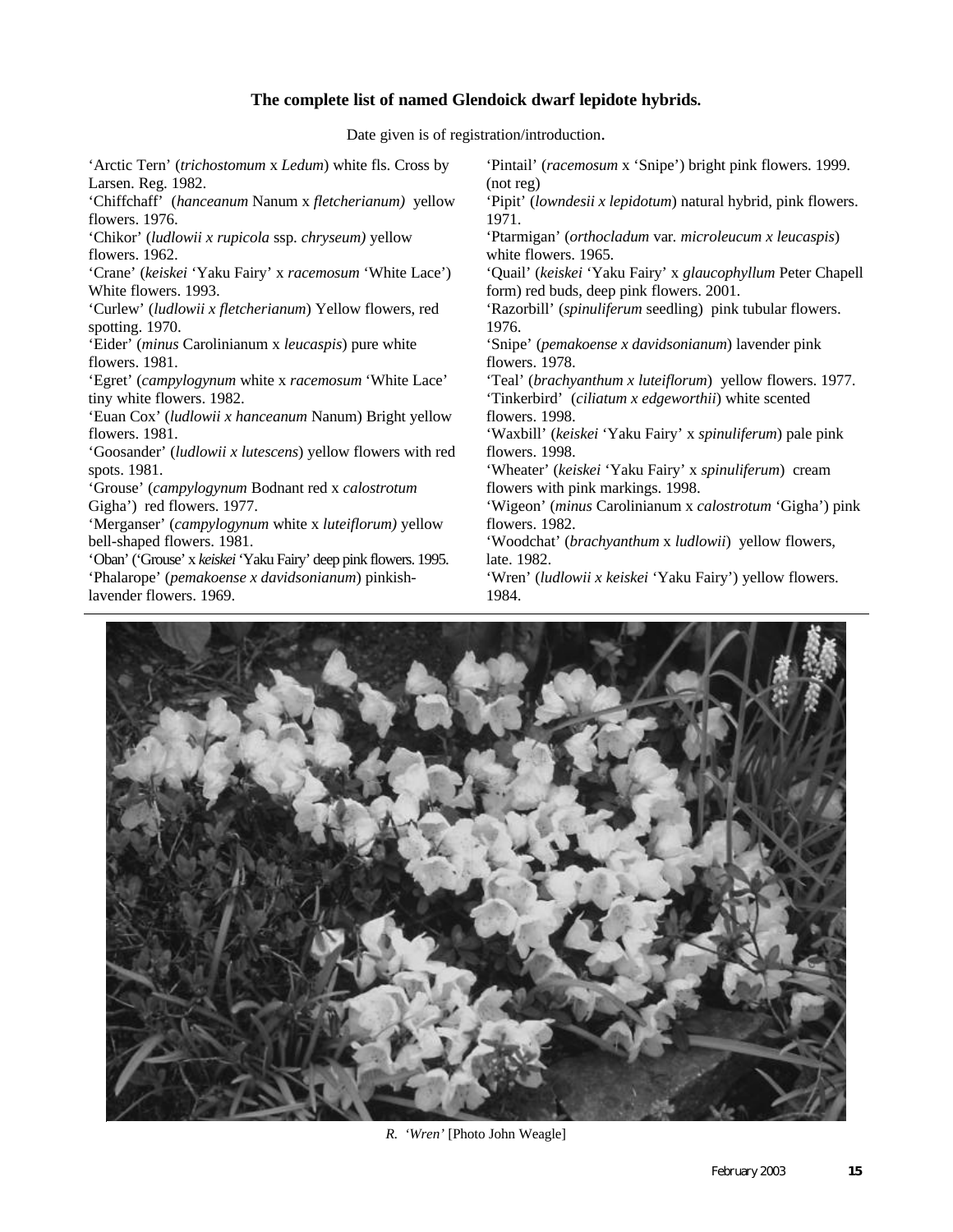# **Lepidotes and the Cox Hybrids in Nova Scotia**

#### **By John Weagle**

In the mid 1970's no one in Canada save for Joe Brueckner, in New Brunswick, and a few brave souls in British Columbia was interested in lepidotes or lepidote hybrids. Brueckner was doing some very interesting lepidote work thanks in part to Euan Cox (father of Peter Cox), who was supplying him with copious amounts of rare pollen and cuttings. However most rhodophiles were smitten only by *R. carolinianum* hybrids like 'PJM' and 'Ramapo' and by the mid 1980s these would become staples of even the supermarket garden centres. Walter Ostrom, in Indian Harbour, Nova Scotia, was the local lepidote guru. He was into the "other" lepidotes, the dwarf ones and I was infected by his enthusiasm. No one we knew sold these lepidote species and hybrids. Our lepidote fantasies were based on a few dark photos, the small black and white line drawings and some exquisite colour drawings in *Dwarf Rhododendrons*  by Peter Cox. That was our bible and still is one of my most prized possessions. We would spend an hour or so on the phone five times a week, reading and discussing every word in this great little book. Brueckner had trialed quite a few species but he was in much colder Saint John, New Brunswick and we had dreams we could do better. Cox's "Good in southern Sweden" was the only inkling we had of a species' possible hardiness here. These phone marathons went on for years. The plants were still elusive. Then on a visit to Vancouver Walter landed a large collection of lepidote species from Evelyn Jack, propagator for UBC's Physical Plant. Evelyn reckoned they were worthy of trial here.

Within two years the circle of keeners had grown: Dick Steele was becoming enthralled with them, Walter's new plants were thriving in his wind-swept and fogbound garden and it was clear our cool summers gave us the edge with these plants. Meanwhile, Dianne McLeod was collecting an astonishing assortment of colour forms of *R. lapponicum* with varied habits in western Newfoundland and James Cullen, who revised the taxonomy of the lepidotes for Edinburgh, visited Halifax twice, gave lectures and sent cuttings of high altitude forms to Bayport. Within a few years Peter Cox revised his book on lepidotes and in 1985 published *The Smaller Rhododendrons*. A dizzying list of new Cox lepidote hybrids appeared in it. We had to have them all. Peter kindly sent us cuttings and we rounded up all we could on visits to Vancouver and Seattle.

First and foremost these Glendoick hybrids are beautiful plants; they are not big gaudy hybrids but small gems. For quite a while they were the darlings of the connoisseurs of the rhododendron world. Species purists unashamedly included these hybrids in their collections. By the early 1990s they became more available to everyone along with the new Berg hybrids: 'Patty Bee', 'Ginny Gee', 'Golden Bee' and 'Golden Princess'.

These hybrids should be planted where they can be enjoyed at close range and their everyday wants and needs met – in the peat bed or rock garden. They are not difficult to grow once you understand their requirements. Try one until you get the hang of it and don't be afraid to move them around if they are not performing. When successful add a few more varieties. Initially small young plants seem to perform best when planted rather close together in groups; I believe this avoids constantly moist stagnant soil in proximity. The *ludlowii* and *chryseum* hybrids I grow under the light shade of an old Scotch Elm. The elm, I believe, pulls all the excess moisture from the soil. This is a hazardous solution to sharp good drainage and makes a keen eye and supplemental watering in summer imperative. When well settled in they should be moved to give lots of space around each one as crowding will cause branch die back due to poor air circulation and shading. Only 'Wigeon' can be planted and left to fend for itself; the rest need a bit of TLC until established; then they are quite easy to grow. My hardiness ratings are based on experience and conjectures.

#### **'Arctic Tern'**

Zone 6a. RSCAR offered this hybrid at the 2000 May Plant Sale. It was mistakenly labeled *R. primuliflorum*. So far it has proven to be hardy and based on the parentage there is no reason to think it will not continue to do well in coastal Zone 6. Worth a try in Zone 5b. Doing well in St. John's.

#### **'Chiff Chaff'**

 Zone 7a / 7b. A wonderful cross between two great yellow species. *R. hanceanum* 'Nanum' has never been hardy here and *R. fletcherianum* is probably even more tender. This one might be worth a try in a protected spot in the Yarmouth area.

#### **'Chikor'**

Zone 6a. A wonderful dwarf whose rusty leaves contrast beautifully with the dark yellow flowers. It is not easy to grow which is not surprising as both of its parents are a challenge to grow: *R. ludlowii* nearly impossible and *R. rupicola* v. *chryseum* cranky at best. It seems perfectly hardy in Halifax when well situated. Fifteen years ago I bought a picture perfect plant in a four litre pot; by late summer half the plant was dead. The problem was the plant was too perfect, all pumped up with fertilizer. The die-back was a simple case of the top getting in tune with a poorly developed root system. The trick seems to be to grow it lean – no fertilizers – in part shade with perhaps three to four hours of morning sun. It should never dry out and must be planted in a raised bed with a fast-draining gritty, peaty soil. Flower buds have never been damaged even in snowless cold winters. It took me ten years to get the tuning right but it is well worth the trouble.

#### **'Crane'**

 Zone 6a. A white 'Ginny Gee'. My plant is a year old but there is no reason to expect it to differ from 'Ginny Gee' in hardiness. Worth a try in Zone 5b where snow is reliable.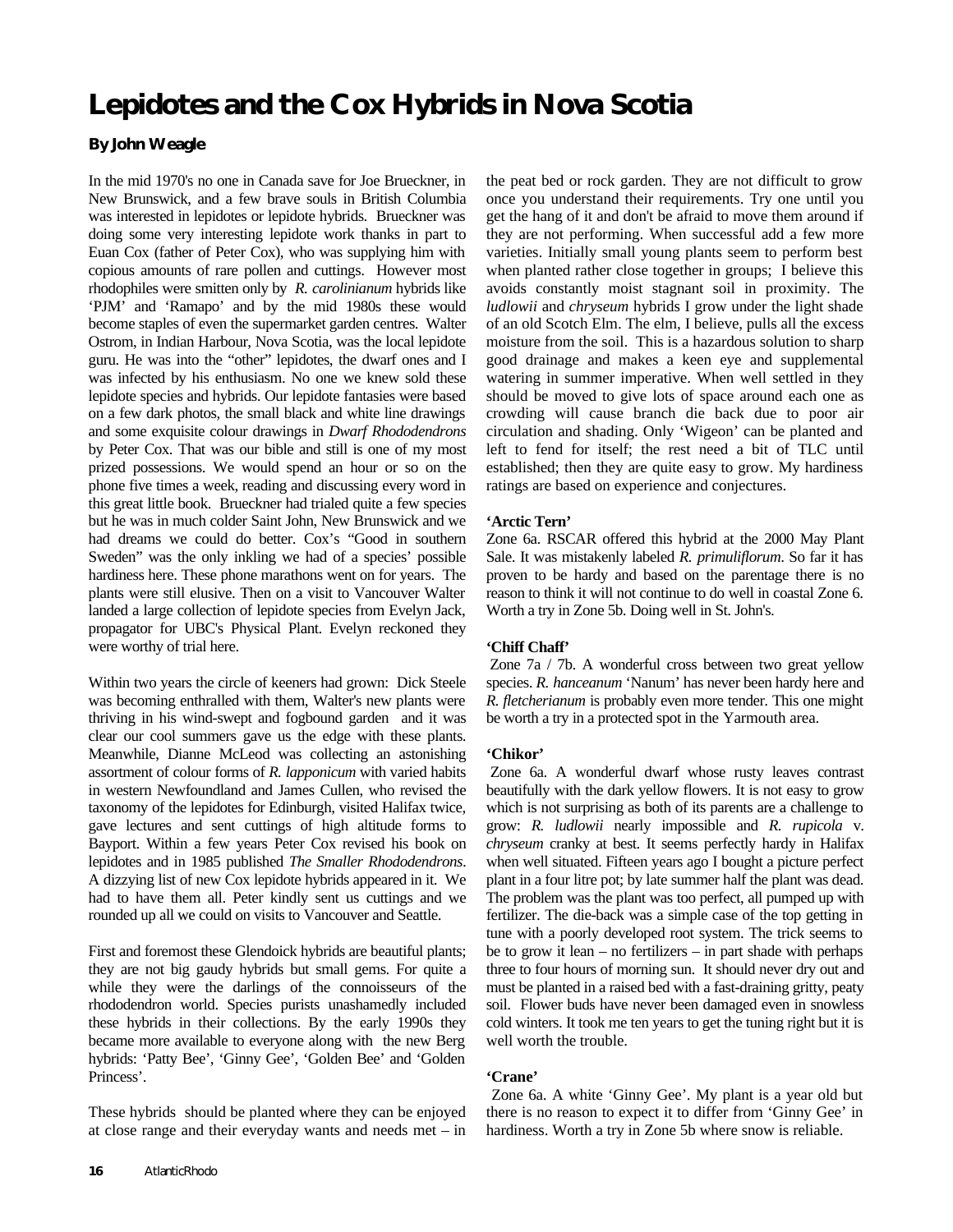

*R. 'Wigeon'* [Photo John Weagle]

#### **'Curlew'**

 Zone 6b? The mother is *R. ludlowii*, the Holy Grail of dwarf yellows, a demanding if not impossible species to satisfy and grow well. I have never been able to determine *ludlowi'*s hardiness as only one plant survived a winter then died the next summer. The other two died before winter – three more than anyone is allowed to kill in a lifetime. I have seen *R. ludlowii* in only one garden, Lynn Watts' in Bellevue, WA. A long row grew to perfection on rotten logs but all were eventually stolen and no doubt met their demise shortly thereafter. The father, *R*. *fletcherianum*, as noted above is a Zone 8 plant. Curiously 'Curlew' rarely blooms in Halifax yet stays evergreen. Walter Ostrom, near Peggy's Cove, blooms it occasionally but it loses its leaves in most winters. A satisfactory pot plant.

#### **'Eider'**

 Zone 6a. A delectable little early white with prominent dark anthers. Unfortunately the plants RSCAR received as tissue cultures had very shaky root systems. The plant periodically blew out of the ground during high winter winds. It certainly must be hardy despite its Zone 8 mother *R. leucaspis* as it has frequently bloomed after rolling about the yard for several weeks. Worth rooting and trying again in a dryish spot to encourage roots. A perky little fellow.

#### **'Egret'**

 Zone 6b. This is a delectable and charming hybrid with dancing dainty white bells. My guess is that given its parentage it will need a protected spot in Zone 6a. It too makes a wonderful pot plant.

#### **'Euan Cox'**

 Zone 7a. Growing in full sun in a dryish spot and in meagre soil this hybrid has been damaged regularly. Not surprising considering its parentage, both discussed previously. A good yellow that I have no intention of heaving onto the compost heap. Perhaps better growing conditions and a more protected spot is advisable.

#### **'Goosander'**

 Zone 7a. I don't know this hybrid but the mother is cranky and the father is very unreliable in Zone 7. Yarmouth might just get away with it.

#### **'Grouse'**

 Zone 6b? The mother *R. campylogynum* is not hardy here and the father *R. calostrotum* 'Gigha' is just hardy in Zone 6a. Another Yarmouth trial is in order.

#### **'Merganser'**

 Zone 7a. Again *R. campylogynum* as mother and the father is *R. luteiflorum*, Zone 8. The rating of Zone 7a may be overly optimistic.

#### **'Oban'**

 Zone 6a. *R. keiskei* 'Yaku Fairy' seems to have toughened up 'Grouse' for Zone 6a. Ken Cox complained that 'Oban' had spotted foliage in Perth. Here it seems to be clean when grown in an open sunny but cool spot. A unique, shockingly clear pink shade reminiscent of watermelon.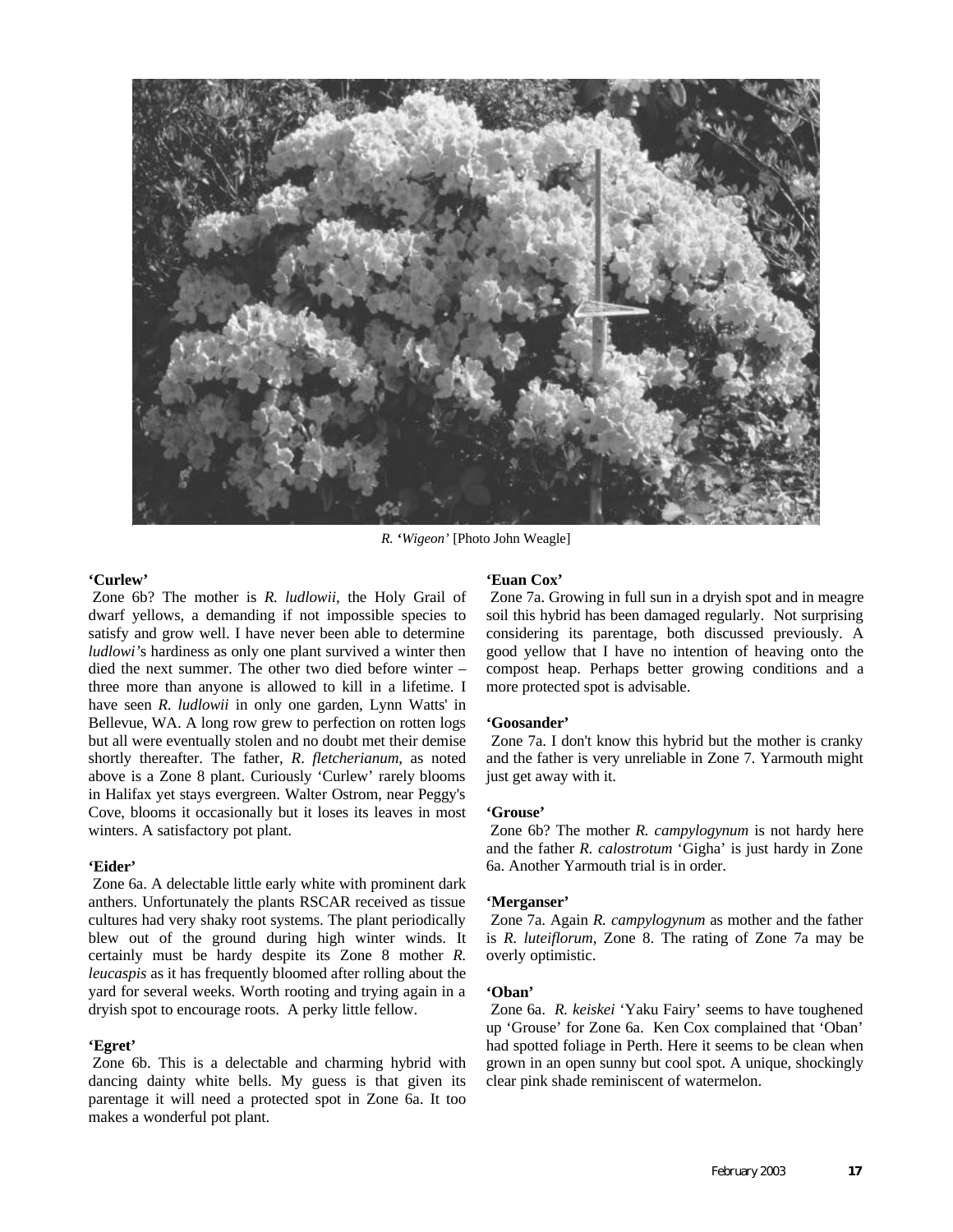#### **'Phalarope'**

 Zone 8. *R. pemakoense* (as *R. patulum*) could be barely kept alive here and always moved its buds too early in spring. It finally died after a snowless cold winter. The father *R. davidsonianum* is as tender. Though a beautiful hybrid it does not have much promise for Nova Scotia. The Brueckner hybrid 'Charme La' (*carolinianum* x *patulum*), Delp hybrids 'Showoff' and sister 'Gayday' (*carolinanum* 'Epoch' x 'Charme La') and Starling hybrid (*keiske*i 'Yaku Fairy' x *pemakoense*) are the only *pemakoens*e hybrids hardy enough for Halifax. A pot plant for keeners.

#### **'Pintail'**

 Zone 6b / 7a. The mother *R. racemosum* is at the very edge of its hardiness here. I'd be very surprised if it made it through a Halifax winter. Yarmouth or better.

#### **'Pipit'**

 Zone 6b? Walter Ostrom's quest for 25 years. He has managed to keep it alive in his lath house since the mid 1990s. A cross between two exquisite species and well worth a try with plenty of prayers. Sharp drainage and conditions as recommended for 'Chikor'.

#### **'Ptarmigan'**

 Zone 6a. This was my first Cox lepidote received as a small rooted cutting in 1979. Walter Ostrom already had the plant for several years. Its mother *R. orthocladum* v. *microleucum* is bone hardy; its father *R. leucaspis* is not only a very tender Zone 8 but it blooms in winter in the UK. In those early days Walter and I assumed the hybrid would be a Zone 7 at best. We both experienced very early frozen flower buds in late April, frequent foliar damage in winter and a poor structure. Now the curious thing is that, as the plant has aged, the blooms come later – now mid-May – the habit has improved and the plant seems indestructible. A rare case of increased hardiness with age or is it a case of reduced vigour (i.e. less willowy growth) in old age? My plant is now 30 cm or more high by a meter across. Sharp drainage.

#### **'Quail'**

 Zone 6a. Ken Cox suggested this might be too tender for Halifax. I intend to prove him wrong given another spate of mild winters. The descriptions and slides of this plant are tantalizing.

#### **'Razorbill'**

 Zone 6a (?!) This is a great puzzle. A snappy little hybrid with pink firecracker-shaped flowers. The mother *R. spinuliferum* is frequently killed to the ground in the mildest gardens around Seattle. Gail Meagher and Chris Hopgood have beautiful examples of 'Razorbill' in their Halifax gardens and Ken Cox was amazed. These have bloomed the last few years.

#### **'Snipe'**

 Zone 7a/b. Same parents as 'Phalarope' and the same applies.

#### **'Teal'**

Zone 7a/b*. R. brachyanthum* is surely a Zone 7b and the father, *R. luteiflorum*, has been noted earlier. Subject to leaf spotting as a pot plant with me.

#### **'Tinkerbird**'

Zone 8a/b. Two desperately tender parents. Best as a pot plant in this region.

#### **'Waxbill'**

Zone 6b / 7a. Both this and 'Wheatear' root and grow like weeds. Catchy firecracker flowers. Given the luck some members have had with 'Razorbill' these should be slightly hardier.

#### **'Wheatear'**

Zone 6b / 7a. see 'Waxbill'.

#### **'Wigeon'**

 Zone 5b / 6a. Thoroughly hardy with me in Halifax. It forms a nice compact dome 50 cm high and 75 cm wide. Blooms heavily and highly recommended. See the May Sale list in this Newsletter.

#### **'Woodchat'**

 Zone 6b / 7a. If *R. ludlowii* has any hardiness at all this will be worth a try only in our mildest areas.

#### **'Wren'**

Zone 6a. My one concern with Kenneth's article – he is far too modest in his assessment of this hybrid. It is spectacular! My mat measures 75 cm across by only a few centimeters tall. Prominent big fat dark yellow saucers sit above the foliage. This is the closest thing to *R. ludlowii* in a growable plant. One's inclination is to grow it in full sun, a mistake I believe. Grow it as per 'Chikor' in part shade and with similar drainage and moisture and it is a vigorous clean mat. My hands-down favourite lepidote in the garden. A better yellow than the picture in the *Journal of the American Rhododendron Society* indicates. My desert island rhododendron.

Curiously missing in the Cox list is **'Wagtail'**! (*lowndesii* x *keiskei* 'Yaku Fairy'). Zone 6a. *R*. *lowndesii* is second only to *R. ludlowii* in Holy Grail status. Growing sometimes in dryish rock clefts in its native haunts it forms 5 cm high mats laden with bright yellow "pansies" which dance above the foliage. I have only seen one *R. lowndesii* and it grows to perfection as a meter wide mat at June Sinclair's garden in Port Ludlow, WA. in bright open shade. I have never seen it for sale in North America. My one tiny 1 cm high plant planted in a trough sailed through this past summer's muggy stretch under shade cloth. In 'Wagtail' we have a hardy hybrid as close to *R. lowndesii* as may be possible. Thank you *R. keiskei* 'Yaku Fairy'! By March 'Wagtail' can be deciduous like *R. lowndesii* and appears winter-killed in April. It quickly leafs out again and grows away without batting an eyelash. Part shade and never too dry, it loves to creep through loose mossy soil. The pale yellow flowers are a bit pinched compared to R. *lowndesii. ¤*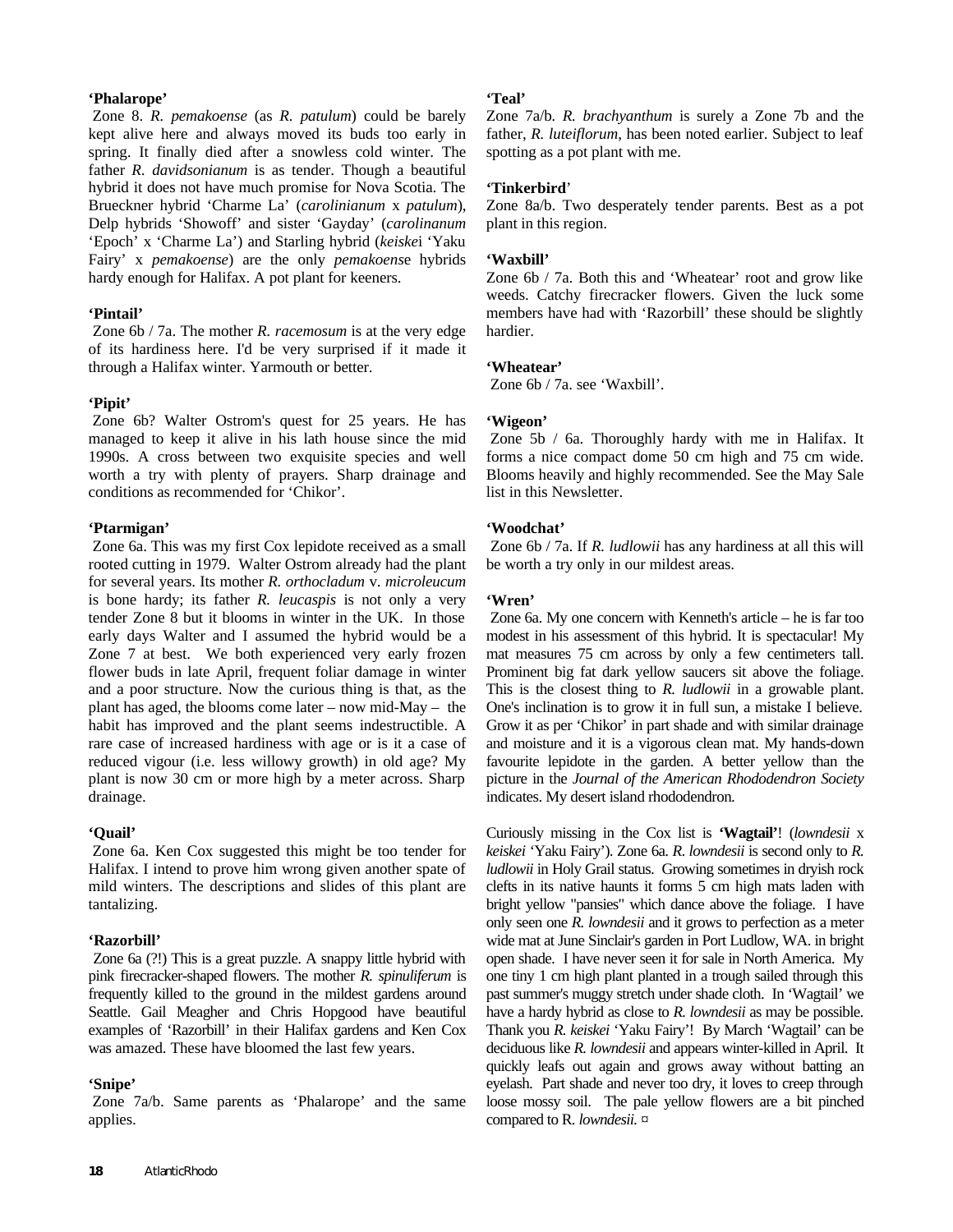### **The Elusive Blue Poppies**

#### **By Finn Haugli**

*Finn Haugli gardens in Tromsø in northern Norway. He gave a fascinating talk to our Society last winter on the plants in his own garden, and in the Arctic-Alpine Botanic Garden in Tromsø.*

Meconopsis leave few people indifferent. Some do not to like them ("I think they are too leafy"). But most people adore them. The warmer the climate of the gardener, the more adoration. (This follows from the fact that people in really warm climates cannot grow them, thus desiring them so much more). Reading the following in the introduction to James Cobb's Meconopsis book (Timber Press), few will remain untouched: "Meconopsis have the purest red, the softest pink, the most exquisite blue, the clearest yellow, the most faultless white and the most imperial purple of any genera of plants".

Does that sound attractive? Many gardeners think so! Here I will largely stay with "the most exquisite blue". The genus contains between 40 and 50 species (it is hard to keep up with the botanists). Many of these, while extremely beautiful and often not too difficult to cultivate in a suitable climate, are monocarpic (that is, they die after the first flowering and seed production). Here I shall be concerned only with those that are more or less blue (often more!) as well as perennial. This means that only the following four species, and occasional hybrids between them, will be discussed: *Meconopsis betonicifolia, M. grandis, M. quintuplinervia* and *M. delavayi.*

#### **History of cultivation**

The interesting question of where cultivated plants originated is often overlooked. Here is a brief history of introduction to cultivation of these four species.

*Meconopsis betonicifolia*, growing in Tibet, Burma and the adjacent Chinese mountains, was first introduced into cultivation in England and Scotland in 1934 by one of the most distinguished of plant hunters, Frank Kingdon Ward. It ranks as one of the most famous plant introductions of all times. We believe that this species came to gardens in Tromsø around 1950.

*Meconopsis grandis* has been introduced several times. It grows in the wild from western Nepal to southwestern China and Burma. Sadly, strangely and maybe surprisingly it is doubtful whether the species is in widespread cultivation presently. More on that below. The most famous introductions are both connected to George Sheriff. With the 1934 introduction of seed from Bhutan, George Sheriff brought into cultivation a strain of *Meconopsis grandis* referred to as George Sheriff 600 (or GS 600; a reference to his collection number) which again is generally viewed as one of the most wonderful plant introductions of the twentieth century. His wife, Betty Sheriff, is connected to another glorious introduction in 1949. This plant, known as "Betty's Dream Poppy", has a romantic story attached to it as Mrs Sheriff one night, camped in the high Mountains near Shingbe in Bhutan, dreamt that her husband instructed her to look for plants at a specified location. Next day Betty Sheriff, taking the dream seriously, came across this most beautiful *M. grandis* variety.

*M. grandis* was widely cultivated in Scotland for years after these introductions, and supposedly has been all along up to our days. Or so we all thought. Recently, however, the Meconopsis Group, organized by Evelyn Stevens of Sheriffmuir in Scotland, and now cooperating with Royal Botanic Garden Edinburgh, have come to the conclusion that most plants figuring as *M. grandis* today are in fact hybrids between *M. grandis* and *M. betonicifolia*. These hybrids, which are referred to as *M*. x *sheldonii,* are usually sterile. Occasionally, however, such plants may have undergone a chromosome duplication making them fertile (allopolyploidy). Such plants then are probably what most people grow as *M*. *grandis* today, since they can be seed propagated and mostly look quite similar to the species. The plant which we have grown in Tromsø since 1980 as *M. grandis*, is likely to be such a hybrid. This is referred to under the somewhat ungainly name of Meconopsis "Fertile Blue Group", and "our" plant is likely to be identical to the Scottish cultivar 'Lingholm'.

Sorry folks–this is confusing. Let me end this now by telling you that the Meconopsis Group is working hard to find out whether some of the old introductions of the species are still in cultivation. Meanwhile, new introductions of the species slowly become available. In the future, if you want to be certain that you really have the species, it should probably be vegetatively propagated from a *bona fide M. grandis*.

Finally: do not be sorry if you end up growing one of the fertile allopolyploid hybrids of grandis and betonicifolia, or for that matter some of the sterile hybrids. They are absolutely glorious plants, and unless you are a fanatic species collector, you will be perfectly well off with one of these in your garden.

*Meconopsis quintuplinervia*, Reginald Farrer's "Harebell Poppy" is a delightful and graceful perennial plant which is easy to grow. Much smaller than *M. grandis*, with which it is closely related, its pendant lavender bells are very attractive. Reginald Farrer, another of the great plant hunters, in his book *The Rainbow Bridge*, an account of his travels in the South West Chinese mountains early in the twentieth century, really "took off" after an encounter with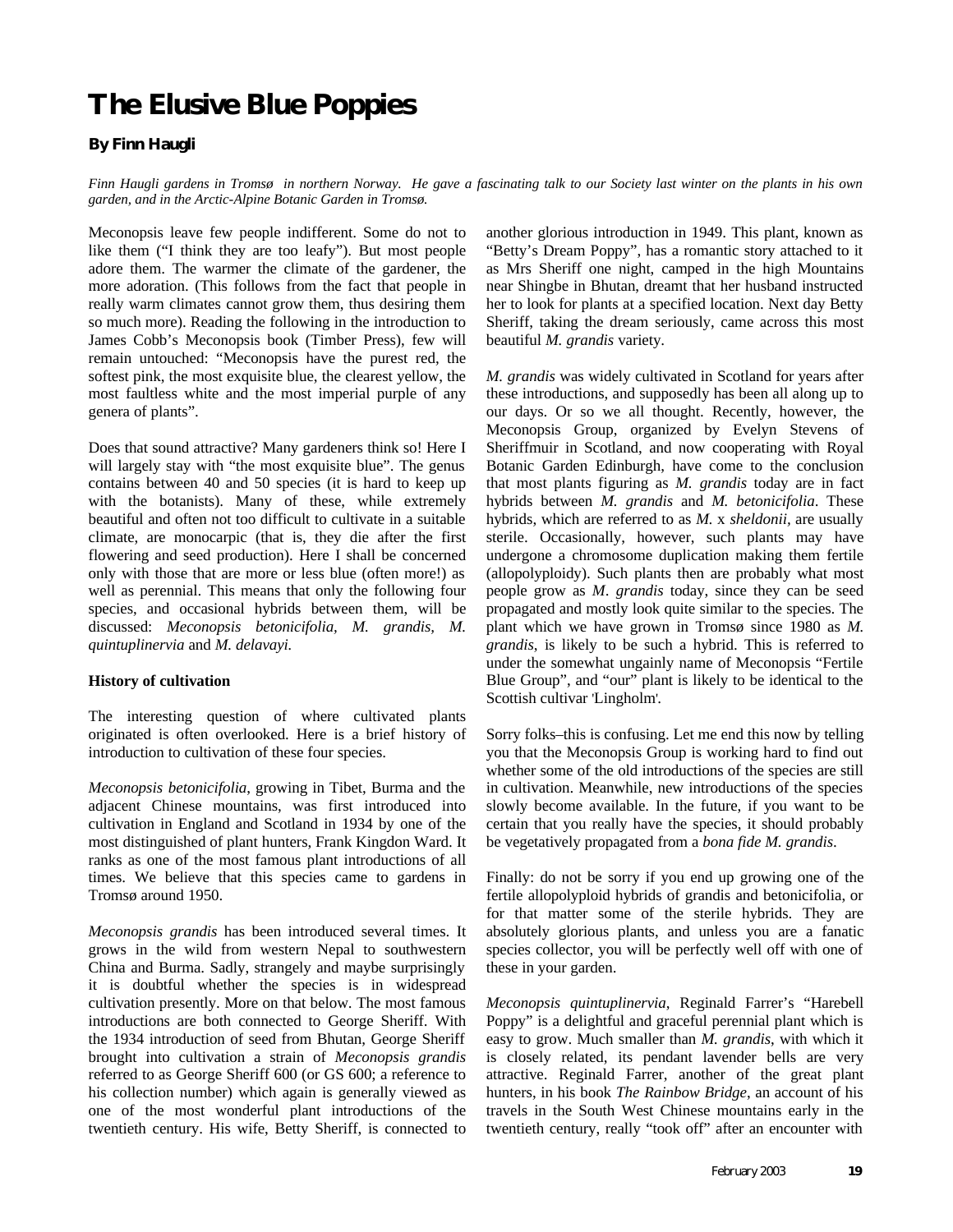

*A blue perennial Meconopsis hybrid? grown from garden collected seed.* [Photo Sterling Levy]

this plant. Read this: "And now, immediately, the beauty of the Harebell Poppy began to break upon us. It was everywhere, flickering and dancing in millions upon millions of pale purple butterflies, as far as the eye could see, over all the enormous slopes and bays of the grass. The sun was now coming up, and its earliest rays slanted upon the upland in shafts of gold-dust; in the young fresh light the whole alp was a glistering jewel-work with dew in a powdered haze of diamond, with the innumerable soft blue laughter of the poppies rippling universally above a floor of pale purple Alpine Aster…" etc.

I believe Farrer was also the one who introduced the species into cultivation, and this was probably just before 1920. Like *M. betonicifolia* it has been with us ever since.

*Meconopsis delavayi* is the fourth and last of the perennial blue poppies we shall be concerned with here. While *M. betonicifolia* and *M. grandis* (and their hybrids) really do have "the most exquisite blue" flowers, this is not true of *M. quintuplinervia* with its lavender blue bells, nor is it true for *M. delavayi*. This species, however, rather lives up to another of James Cobb's exultations cited above. It has "the most imperial purple" of flowers. It is also a really dwarf plant, an alpine gardener's dream with the relatively large flowers on a diminutive plant. It hails from rocky limestone areas in the high mountains of South West China. Early introductions did not persist in cultivation. However the 1990 introduction of Ron McBeath has given rise to a somewhat precarious cultivation in Scotland as well as here in Tromsø, and possibly other places unknown to me. Thus at the present time *M. delavayi* is with us once more.

#### **Growing the Blue Perennial Meconopsis.**

Enough of the history. Let us have a look at what it all really boils down to: how to succeed with their cultivation. It is suitable to discuss *M. betonicifolia*, *M. grandis* and *M*. *quintuplinervia* together. These are all quite easy to grow, and they are usually soundly perennial, thriving under similar conditions.

Much has been written about the soil mixtures needed to have success with these plants. I live in a cool, even cold, and reasonably moist, climate. Here in Tromsø any gardener can succeed with these species, regardless of their soil and without fussing over the plants. Thus, I can't help feeling that climate may be the most important factor for success. In a climate which tends towards hot and dry summers, shade becomes important. The hotter the climate, the more shade the plants should be given. If too hot and dry, of course, all hope for successful cultivation vanishes. Under these circumstances the soil composition also may become more important than it is in Tromsø. Generally a sandy loamy soil with lots of coarse humus added will be to their liking. It is important that the soil should never become dry. It is also very important that the plants get plenty of nourishment. Thus, using moderate amounts of a balanced fertilizer during the growing season will be very beneficial. Then acidity: this is often mentioned as being of great importance to get the true "electric blue" colour in the flowers. We are rather relaxed about this in Tromsø, but then we hardly ever see really alkaline soil. A pH around 5.5 to 6 is what I usually find when I check my soil, and I believe this is quite adequate. If you have extremely acid soil, a bit of coarse magnesium containing limestone would probably be beneficial. If, on the other hand, alkaline soil is your problem, all I can suggest is mixing in some acidic peat.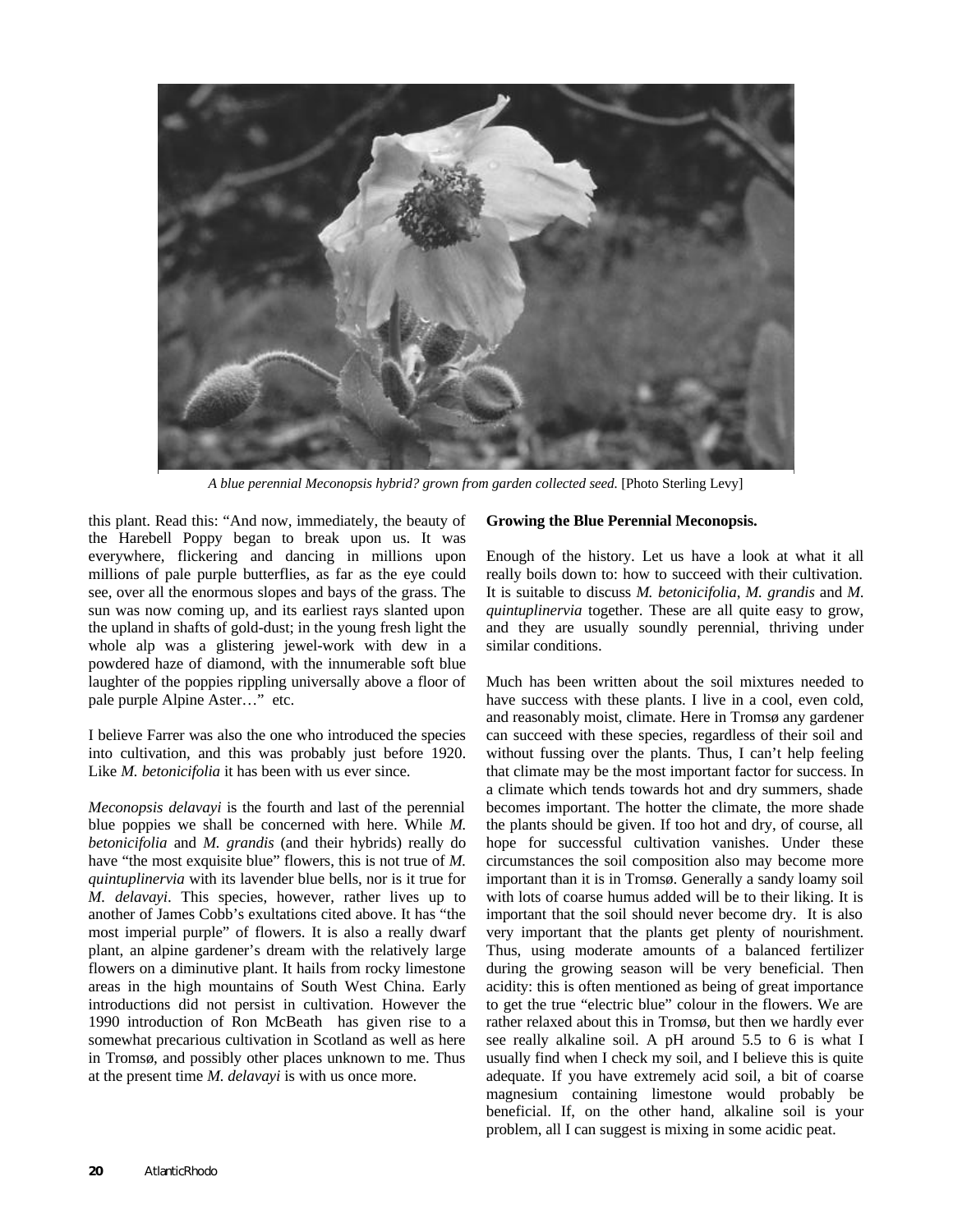*M. quintuplinervia*, it should be added, is stoloniferous and will run with short underground stolons, thus building sizeable colonies if allowed to.

Now for *M. delavayi*. The plant is basically soundly perennial. It does not, however, have quite the same strong constitution as the others. I believe the worst problem, at least here in Tromsø, is winter wet and ice formation. This can cause the crown to rot. When this happens one will often find that the thick tongue-like roots are perfectly fresh. So, here is a trick should your plant appear to be in trouble after the winter: take the root, chop it up and mix the root bits into the soil on the site. Wait 3-4 weeks, keeping the soil moderately moist, and expect (or at least hope) to see dozens of plantlets sprouting from the bits of root. This has happened to me several times, and is also as recorded in James Cobb's book.

The plant grows in rocky limestone areas in the high mountains of South West China. It is incredibly neat and beautiful. Only 4 or 5 inches tall at flowering, the large rich purple flowers rise from a neat little rosette of lanceolate leaves. As the years pass a plant will develop several crowns and can carry an amazing number of flowers. But even where young, with fewer flowers, it is a gem and the kind of plant which a true rock- and alpine gardener will totally love.

#### **Acquiring and Propagating Plants**

I should think that both *M. betonicifolia* and *M. grandis* (or what passes as *M. grandis*) will be quite readily available from good nurseries in the region covered by *Atlantic Rhodo*. Another matter might be obtaining alba forms or really exciting hybrids. There are quite a few such plants around, but most have to be propagated vegetatively, thus becoming difficult to acquire (unless you travel around shopping in Scotland, maybe). However, speaking of the species, or the fertile hybrids, growing them from seed is the best way by far. Seed should be available from the major seed exchanges, or can be bought from seed companies such as German Jelitto or Anglo-American Thomson and Morgan. In Tromsø we always give the seed a winter (stratification) and let them germinate around 15 degrees centigrade in the spring. Now comes the critical time: seedlings of almost all species are very prone to damp-off (fungal death). The best way to avoid this is to have lots of air circulation and to let the seed germinate through a good layer of grit or gravel, so that the transition between root and leaf-stalk is kept dryish, while the roots should never lack moisture, yet they must also have ample aeration. Thus grit and gravel become key elements in the compost. Once pricked out and grown to a stage with several leaves the plants seem to become much tougher and usually are growing on well, as long as they get plenty of food and water.

In fairness it should be added that seed of *Meconpsis delavayi* is very difficult to come by, whereas the other three should be quite readily available.

#### **Vegetative Propagation**

Vegetative propagation is quite easy for the three first species. When plants have been left in peace for maybe 6 or 7 years, the number of crowns could be quite large. In the end such plants will start to decline. Before that happens, lift the clump, preferably before flowering in the early spring (but after flowering also works for me). Tease the individual rosettes or plantlets, or clusters of these, apart and pot them up. Be aware that the leaf stalks are extremely brittle and break very easily, but some loss may be beneficial since there will be fewer leaves for evaporation to stress the plants. New roots will grow very soon, but do protect the plants against sun and dryness during the critical period before new roots can sustain the plants. Such divisions could start flowering in a year with good care, but usually expect two years before they are back in shape.

For *M. delavayi* vegetative propagation could not be recommended unless you are of the brave, reckless type who would sacrifice a plant, chop up the root and hope for the best, as indicated above. Also, this species cannot be transplanted. It has a thick, deep, tonguelike root and absolutely refuses to be lifted and moved (at least I have invariably lost plants when I have been foolish enough to try such a thing).

I have left out a number of monocarpic blue species, not to mention the red and yellow ones, from this description. The most commonly cultivated blue monocarpic species are: *M*. *horridula, M. aculeata* and *M. simplicifolia*. Delightful *M. henricii* with "royal purple" flowers much like those of *M. delavayi* should also be mentioned. The two first are by far the more common ones and should be quite easy to obtain seed of. *M. simplicifolia* can be a very beautiful plant. There are some exquisite hybrids between this and *M. grandis* or *M*. *betonicifolia*. We grow a couple of these in Tromsø, but that is really another story. And so is the fabulous blood red *M. punicea* and the incredible lemon-yellow flowered *M. integrifolia* and *M. pseudointegrifolia*. In the Arctic-alpine botanic garden in Tromsø we try to keep groups of these going, but it is always a gamble if one will succeed with seed production, germination, growing on or winter survival.

I send all readers of AtlanticRhodo my warmest regards as I think back on my visit in March 2002, in Ottawa and Montreal, then in Halifax and St. John's, Newfoundland. I was so well taken care of by everyone I met. My special thanks to Phil Reilly and Ian Efford in Ottawa, and to Maria Galetti, René Giguére and Dave Demers in Montreal/ Quebec. And, not least, to John Weagle in Halifax, and Bodil Larsen and Todd Boland in St. John's. ¤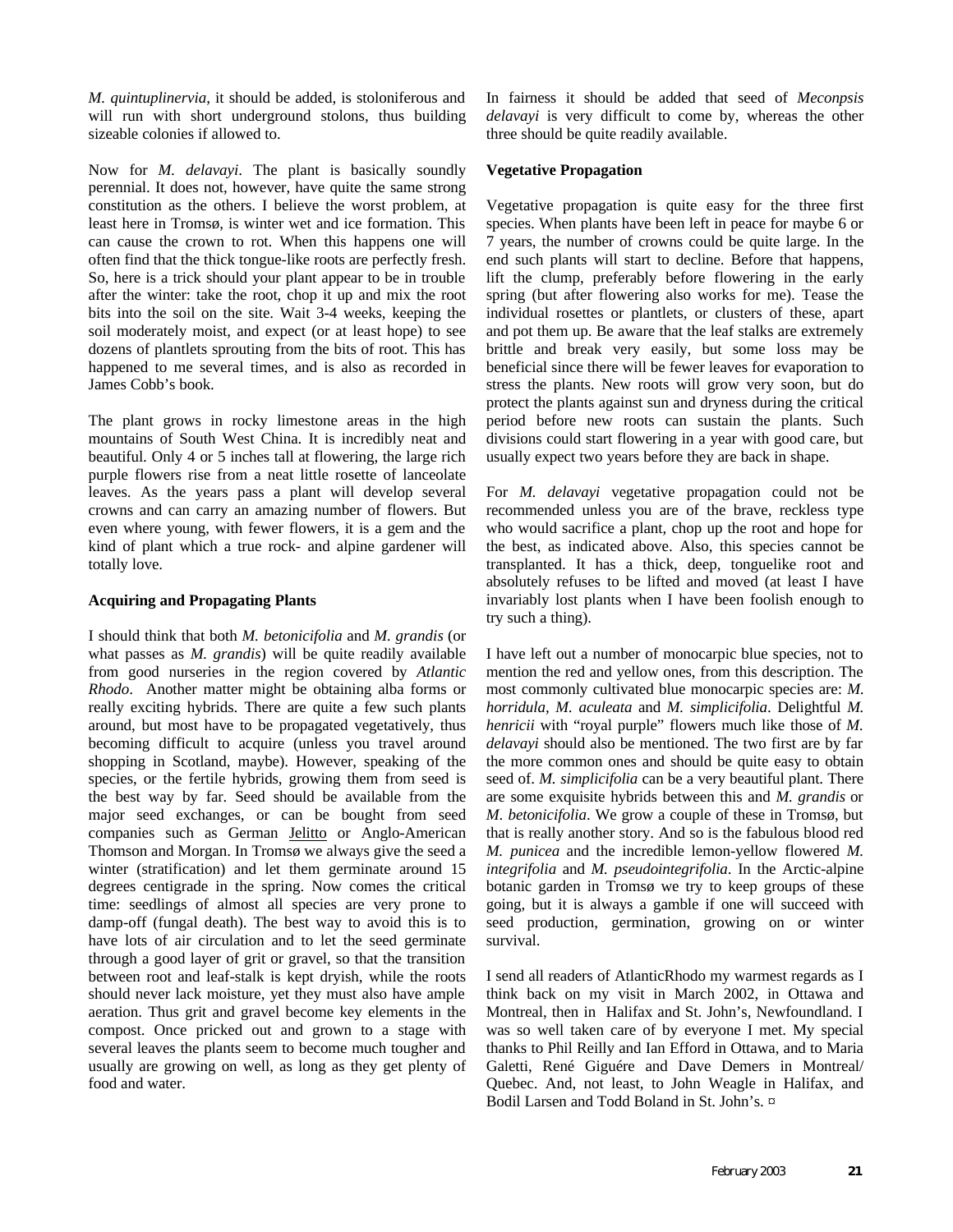# **Rhododendrons in New Brunswick**

#### **By Harold Popma**

If there is any gene for gardening, in my case it would have come from my mother. In 1956 my family moved from Indonesia to Victoria B.C. and I clearly remember my mother=s gardens in both places. I still have a mental picture of her huge flowering cactus which towered over my head beside our front door in Surabaya. I also remember her roses, a small pond with perennials, a large weeping willow and a wisteria in the back yard in Victoria.

At age thirteen I made myself available for garden and lawn care. It was better than delivering newspapers. Besides, I got an honourable discharge from the *Victoria Times* because I did not behave well at the ASales@ meetings (i.e. how to beat the bushes for new subscribers). I also worked part time at a nursery where I gained experience with propagating techniques and transplanting routines. I think the die was cast.

We moved to Sackville N.B. in 1977, Zone 5B, on the upper Bay of Fundy. The property was two acres of mess. However, I did notice the soil was basically sandy and welldrained. There were few trees: a few old apples, two Scotch elms, an ornamental cherry, a Norfolk pine. We bought some evergreen shrubs and two rhodies. The local large department store sold elepidotes, red and purple. I planted them near the foundation of the east side of the house and they did poorly. The cedars and yews were OK. The red rhodie was particularly temperamental; a Adog of a plant@ anyway. The >Nova Zembla= was moved to the back of the house and survived; the *catawbiense* >Boursault= was moved and took off. (It is now over 7 ft. tall). We were into our first Afive year plan@ with two children in elementary school.

#### **Bayport discovered!**

One summer in the 80's we happened to pick a house to rent for a week in the Kingsburg, Nova Scotia area and loved the setting near Hirtles Beach, etc. We will never know what guardian angel brought us to that particular spot that particular summer, AND ... there happened to be a nursery near by. Actually, it was a plant farm; I have always been partial to establishments which can boast the sale of plants they have actually grown themselves as opposed to reading Amade in Ontario@ labels. The Bayport Plant Farm had a profound effect on me and my association with rhododendrons and other plants.

Back in Sackville, I encouraged two friends to visit Bayport with me and we formed a clandestine subsection of the RSCAR; Paul Bogaard, Sandy Burnett, and me.

We arrived at the Plant Farm the next summer at a time

when Capt. Dick Steele was looking for someone to test rhodies in New Brunswick; he was breeding for hardiness, and he sensed we were interested in his suggestions for propagation. After all, I had two rhodies and two acres. That is when I started layering my plants and collecting seed.

The next Christmas there was a small package from Bayport in the mail ... four small bits of folded up paper, each the size of a loonie, labelled: *Azalea japonica*, *Azalea* >Orange Ruffles=*, R. carolinianum* , and *R* . >ForCat= with instructions. With sphagnum from the local bog, I just had to add the seed, put them together ... we were away! By March the next year we had about 40-50 babies to look after.

We must have passed some kind of a test because the next year we were invited to join Capt. Steele for a Rhododendron/Native Plant expedition to Newfoundland. That was an experience which helped greatly with tackling genus and species names of native plants and others. The open spaces of Labrador with their dwarf forms and alpines were a real inspiration, not to mention that we found plenty of *R. lapponicum* and *Loiseleuria*.

 I now have collected about 20 species of rhodies and about 80 hybrids (or more). The two acre property is changing rapidly partly because of the need for more space to transplant small seedlings. Within the past five years I have managed a few of my own crosses of **Buttercup=** x > Orange Ruffles=,  $\delta$ Solden Lights= x  $\delta$ Buttercup=, and  $\delta$ County of York= x  $\overline{\text{Francesca}}$ =. These as well as F2 and F3 generations of >Orange Ruffles= are now about three inches high. >Orange Ruffles >is quite mildew resistant and I am looking for interesting variations in foliage and fall colour.

#### **Success in New Brunswick**

Rhodies certainly *do* grow in New Brunswick! Historically, >Boule de Neige= has been established in Sackville for many years. The original plant came from a family farm in the Kouchibouquac area. Thirty to forty years ago William Prescott in Port Elgin had rhodies and azaleas brought over from the Kentville Research Station. His »Bellefontaine= is an excellent plant and has been propagated by layering. His *cat. alba* has a very attractive habit and large trusses .

My favourites in early spring (first two weeks in May) are: *R. fargesii* (which I have to keep well watered otherwise it goes limp); >April White=; >April Rose=; *mucronulatum*; >Spring Glory=. The >Lights= azaleas are tough and give a good show year after year. The following from Capt. Steele have done well: >Boulderwood 72-2', >Pinehurst 83-M=;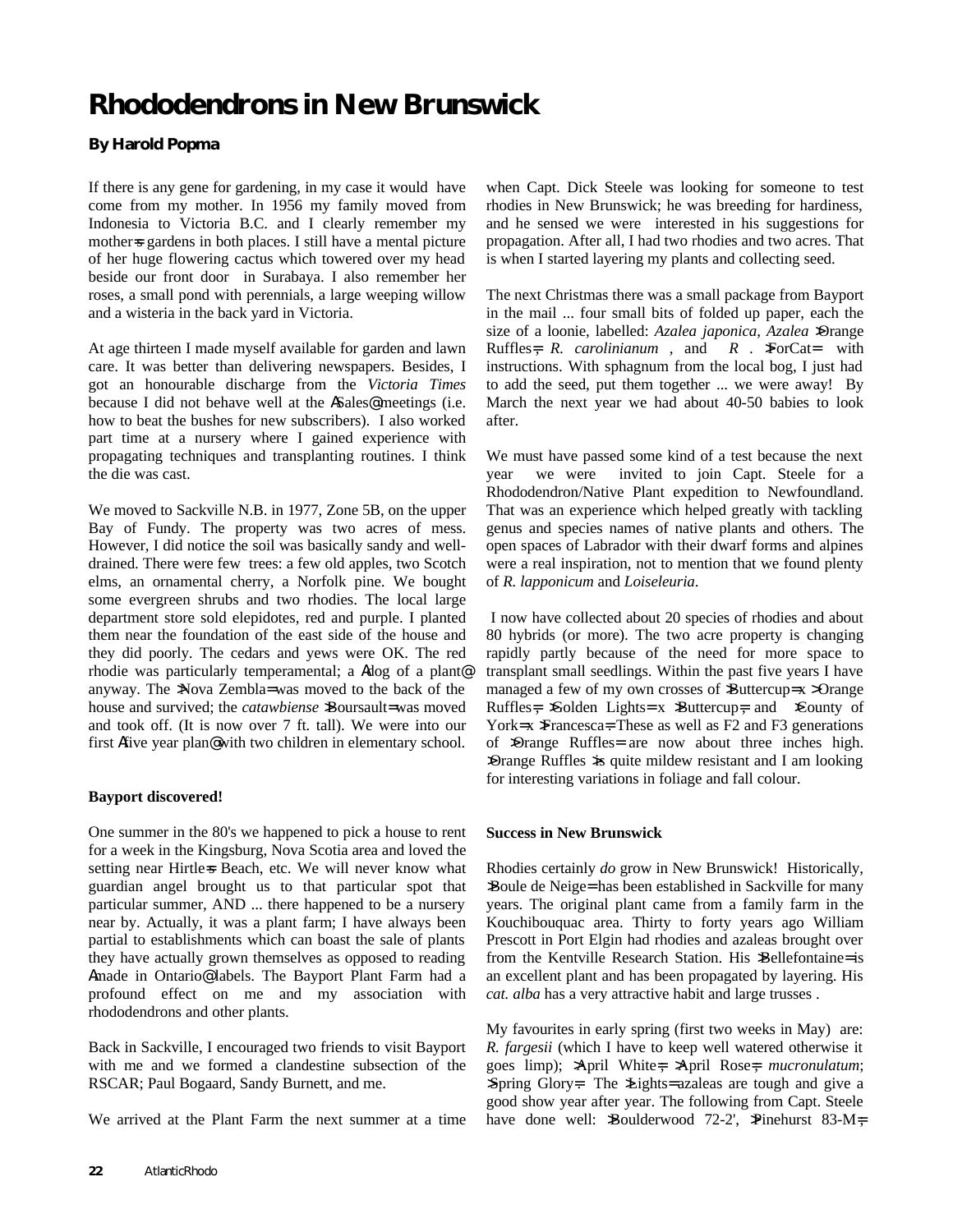(*metternichii*= x *makinoi* >Daupin=) x >Mahogany Red=; >Buttercup=; >Big Joe=;*R*. *carolinianum*; >Bayport=s Best Yellow=; and Scintillation=(which was thought to be too tender but does fine). Others which have proven themselves over the years include: *R. schlippenbachii*; >Towhead=; >Dora Amateis=; >Blue Peter=; >Francesca=; >Elsie Lee=; *R*. *kiusianum*; > Olga=; > Normandy=; > Grand Pré =; > Mardi Gras=; >Rangoon=; >Hong Kong=; >Waltham=s Pink=; >Sue Gunn=; >Weston=s Innocence=; >Brittany=; >Mildred Mae=; azalea >Aztec=; >Wyandanch=; >Crimson Red=; >Peter Tiegerstedt=; >Janet Blair=; *R impeditum*; >Mikelli=; >U . Of Helsinki=.

 The plants which I have bought year after year from the tissue culture and the May plant sales (designated for Zone 5) have all survived with only a few exceptions which were probably my fault. The Finnish hybrids take time to settle in. My >Elviira= just up and died. I mulch with tree bark/ chips but do not provide *any* winter protection. Places in the garden do provide natural protection from severe wind and it is not uncommon for rhodies to get moved around to Abetter@ locations . Once my leaf compost really gets going I will be top dressing with the black stuff. (The local garbage collection has agreed to drop off the bagged leaves at the bottom of our property.) Alpines and dwarf forms are attractive additions to large beds; e.g. *Betula nana* , *Salix purpurea* >gracilis= *nana*, *Abies* >Lasiocarpa=, dwarf *Ulmus* etc. In early spring the primulas are irresistible and in later fall (November) the *Gentiana sino-ornata* in bloom is a marvel. *Lewisias* are very special. Other plants which have done well and are very rewarding are: several varieties of *Magnolia* and *Viburnum*; *Pieris; Halesia; Stewartia; Cercidiphyllum*; *Acer palmatum*; varieties of *Kalmia; Wisteria* and others. Then just for fun one has to grow a few herbs, onions, tomatoes and lettuce ... and garlic to keep you healthy.

Of course in the winter I just move indoors and continue gardening. One of my favourites is one I bought at the Plant Farm and brings me full circle to my tropical roots... a Vireya >Red Prince= x >Lochae=, which is in bloom as I write. I wish my mother could see that little piece of Indonesia happily existing so far from its home. ¤



*Magnolia sieboldii. Several selections of this species are available in the 2003 Seed Exchange.* [Photo Sterling Levy]